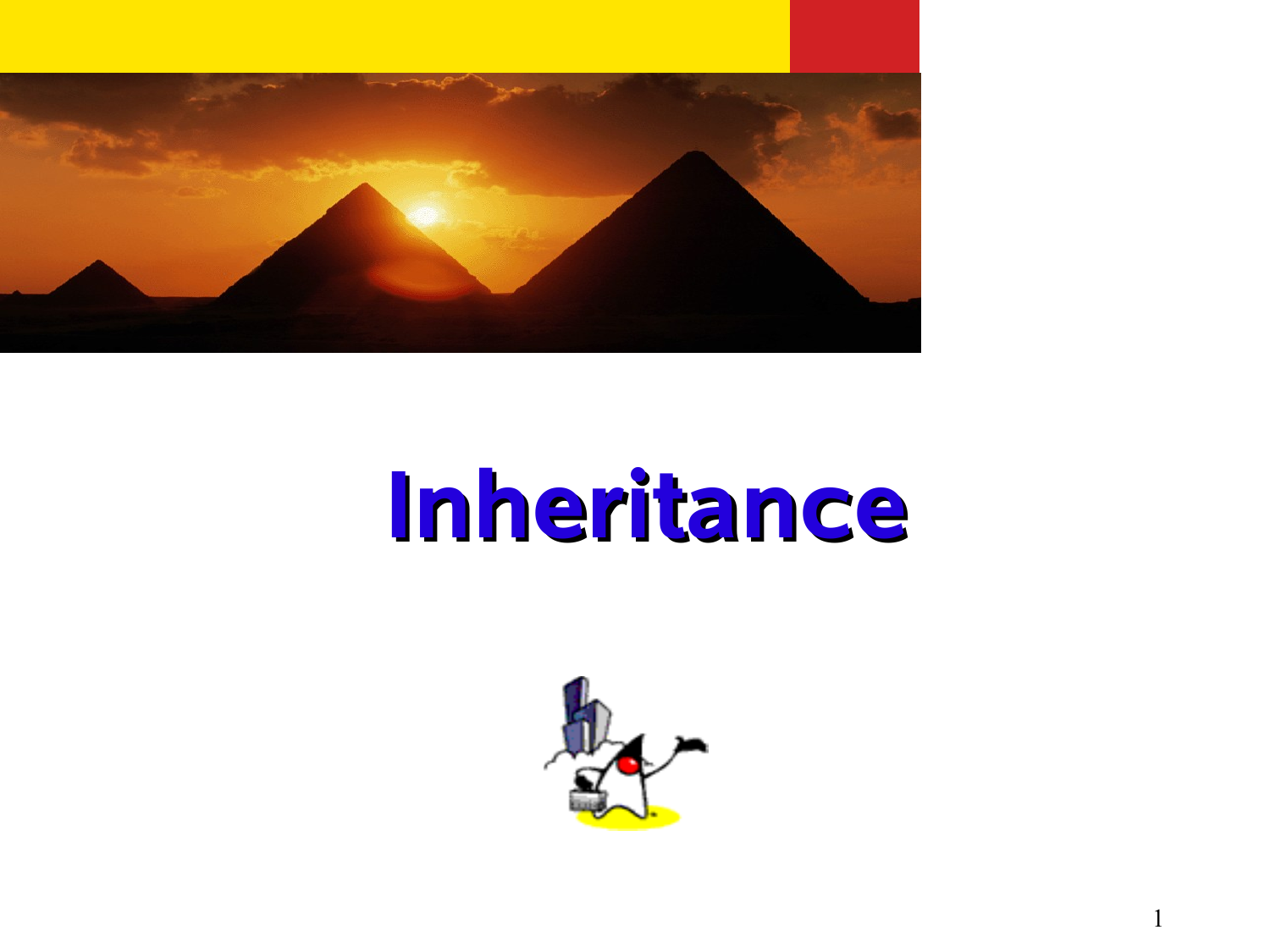## **Agenda**

- What is and Why Inheritance?
- How to derive a sub-class?
- Object class
- Constructor calling chain
- "super" keyword
- Overriding methods
- Hiding methods
- Hiding fields
- Type casting
- Final class and final methods

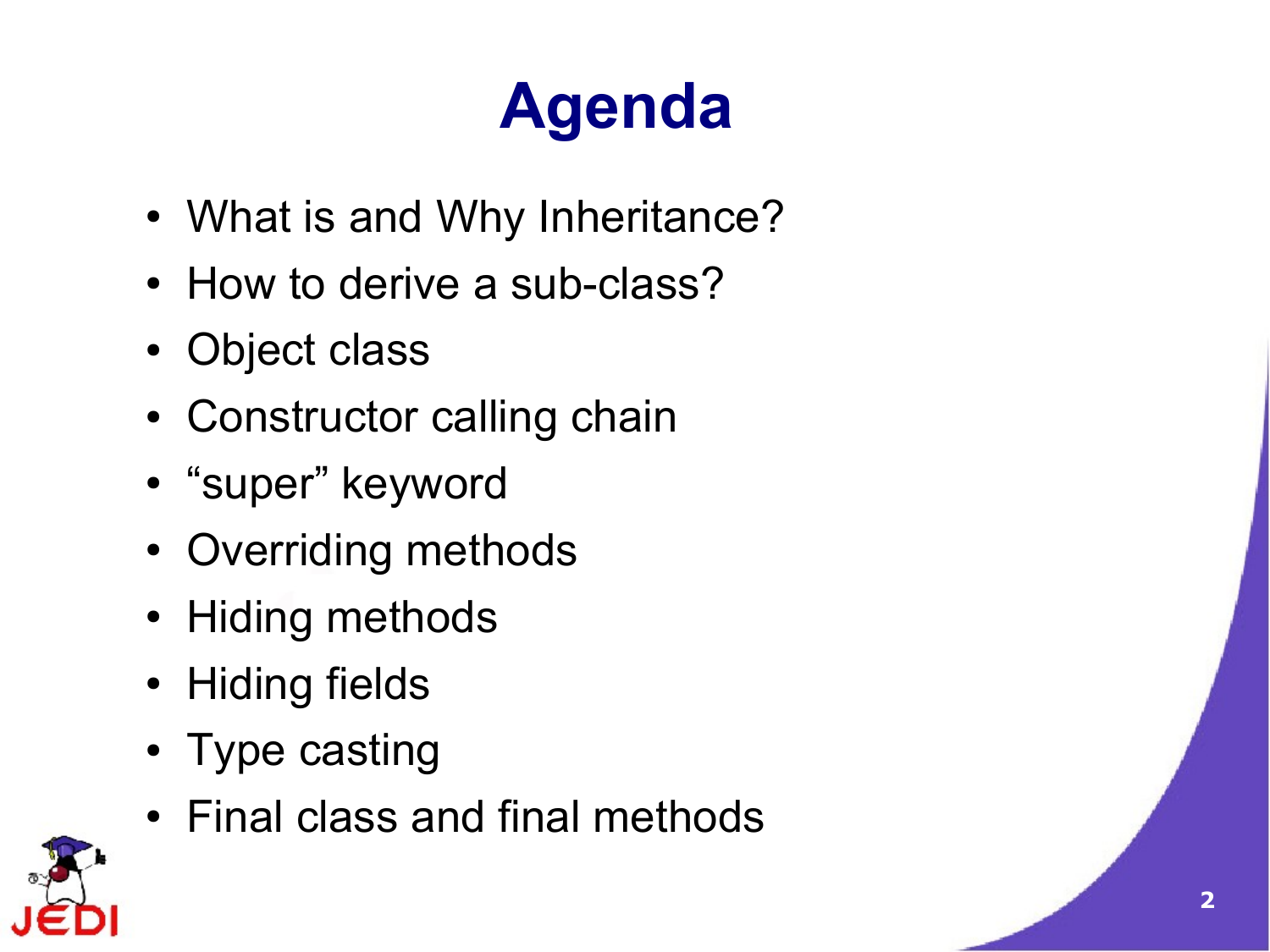

## **What is Inheritance?**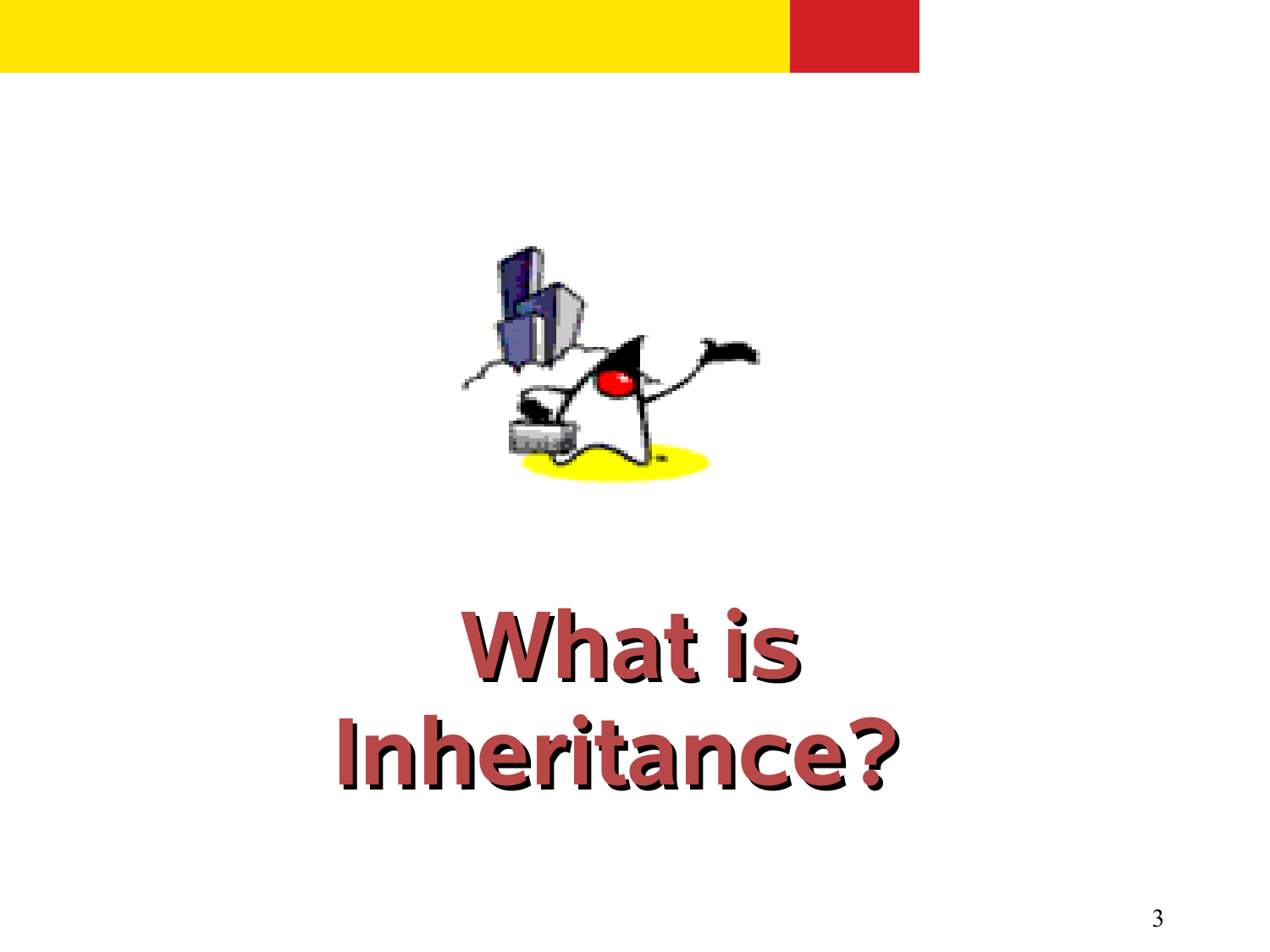### **What is Inheritance?**

- Inheritance is the concept of a child class (sub class) automatically inheriting the variables and methods defined in its parent class (super class).
- A primary feature of object-oriented programming along with encapsulation and polymorphism

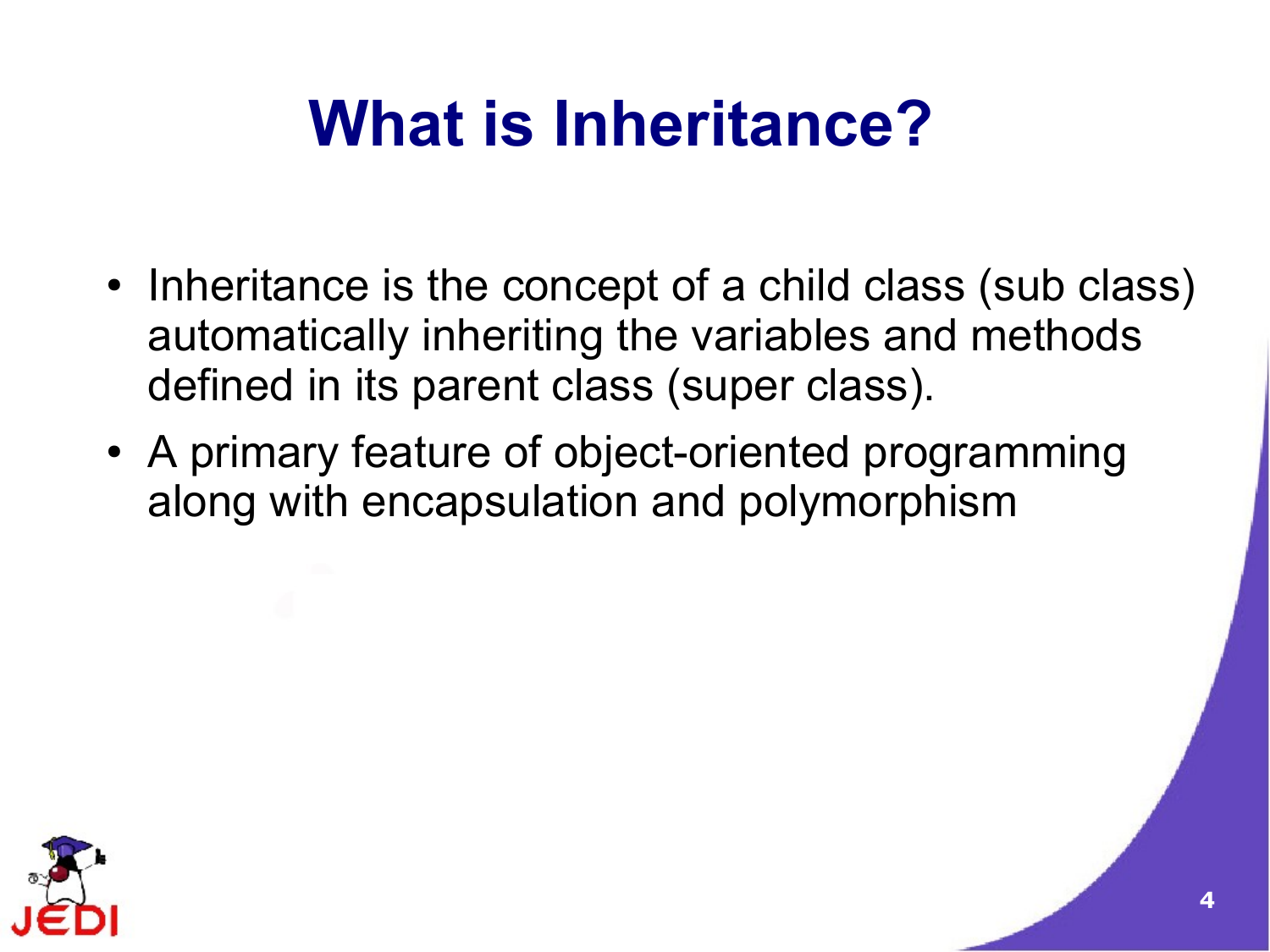### **Why Inheritance? Reusability**

- Benefits of Inheritance in OOP : Reusability
	- Once a behavior (method) is defined in a super class, that behavior is automatically inherited by all subclasses
		- Thus, you write a method only once and it can be used by all subclasses.
	- Once a set of properties (fields) are defined in a super class, the same set of properties are inherited by all subclasses
		- A class and its children share common set of properties
	- A subclass only needs to implement the differences between itself and the parent.

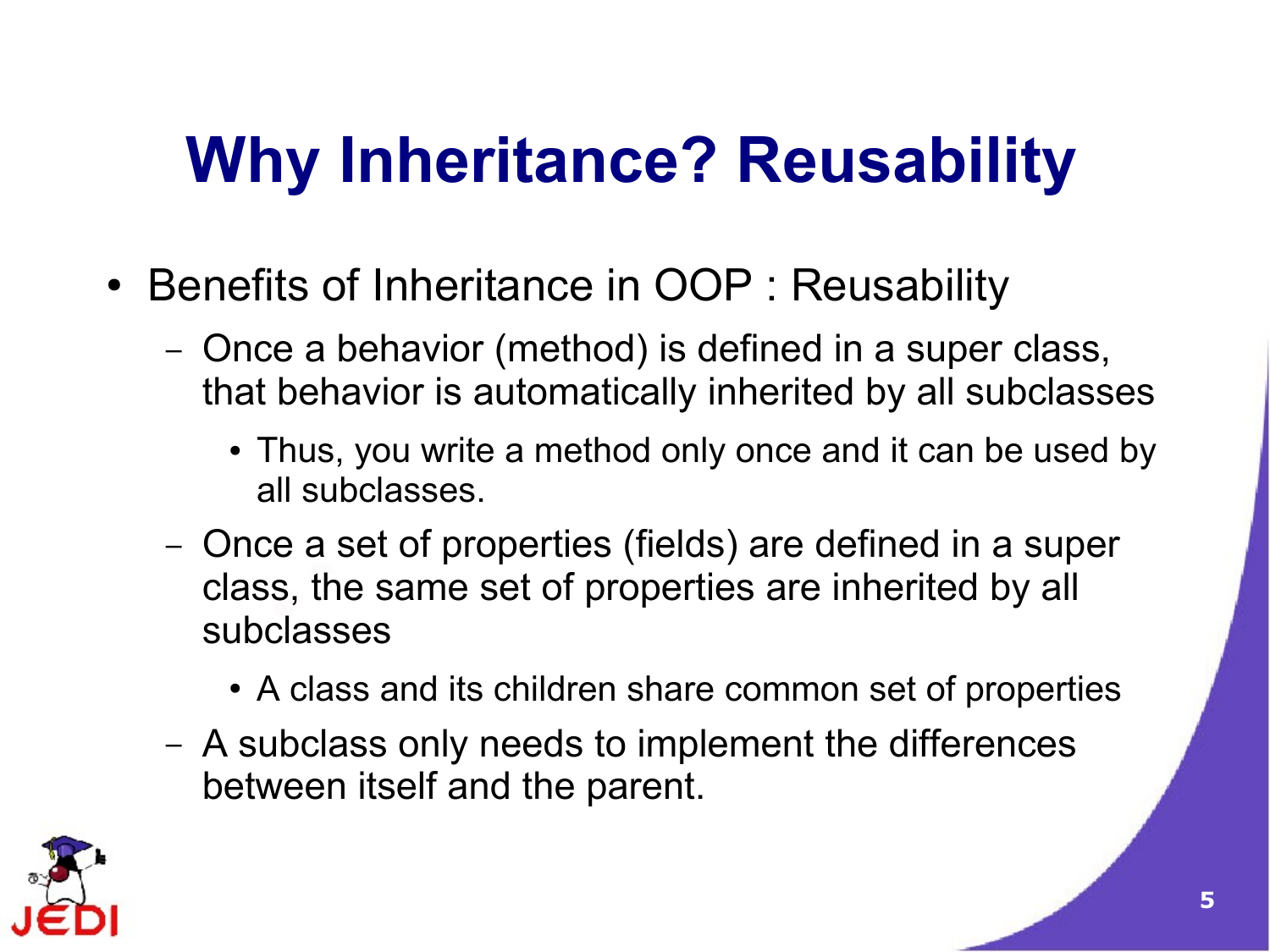

## **How to derive a sub-class?**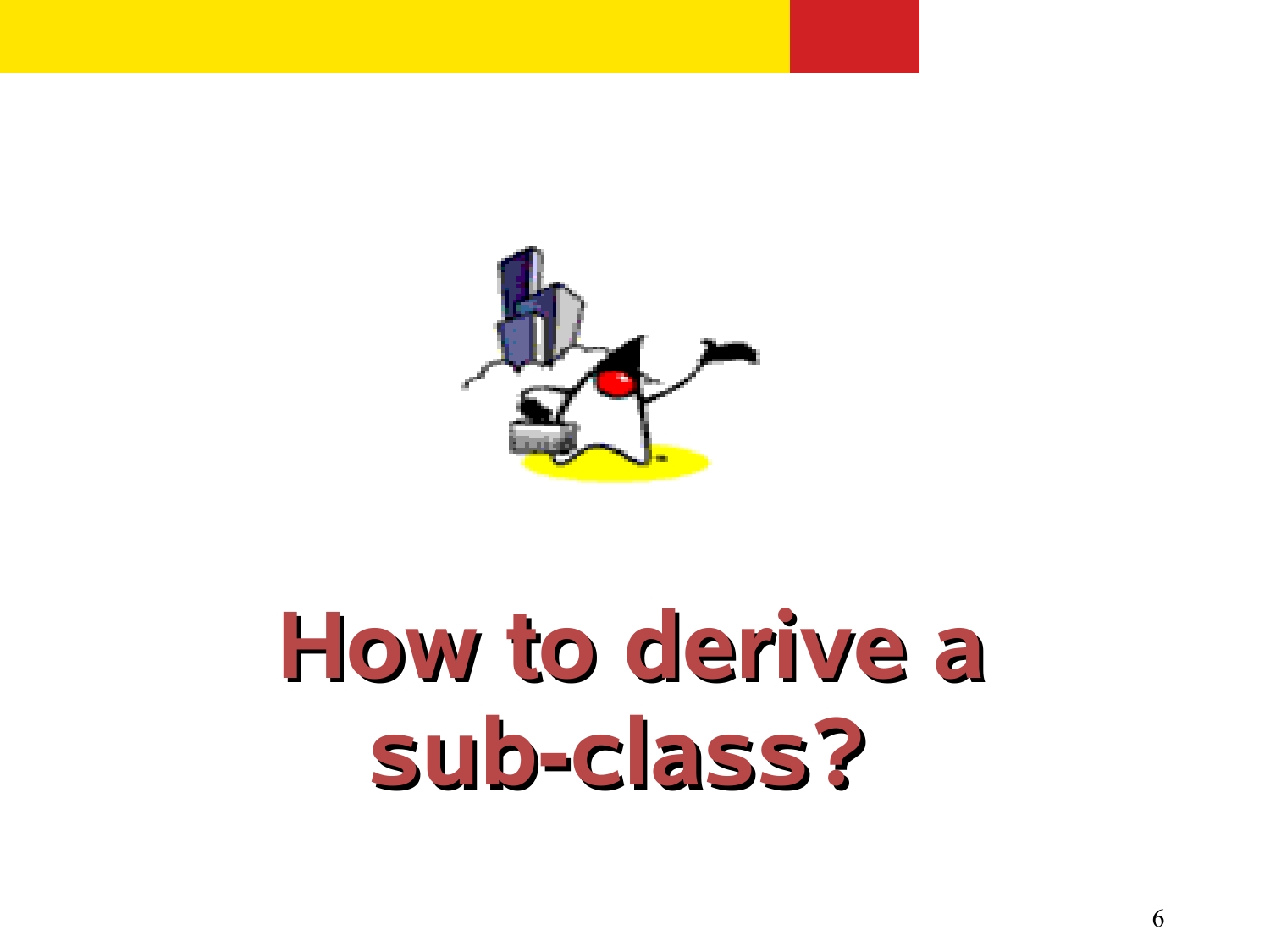#### **extends keyword**

- To derive a child class, we use the extends keyword.
- Suppose we have a parent class called Person.

```
public class Person {
   protected String name;
   protected String address;
   /**
    * Default constructor
    */
   public Person(){
      System.out.println("Inside Person:Constructor");
      name = ""; address = "";
   }
   . . . .
}
```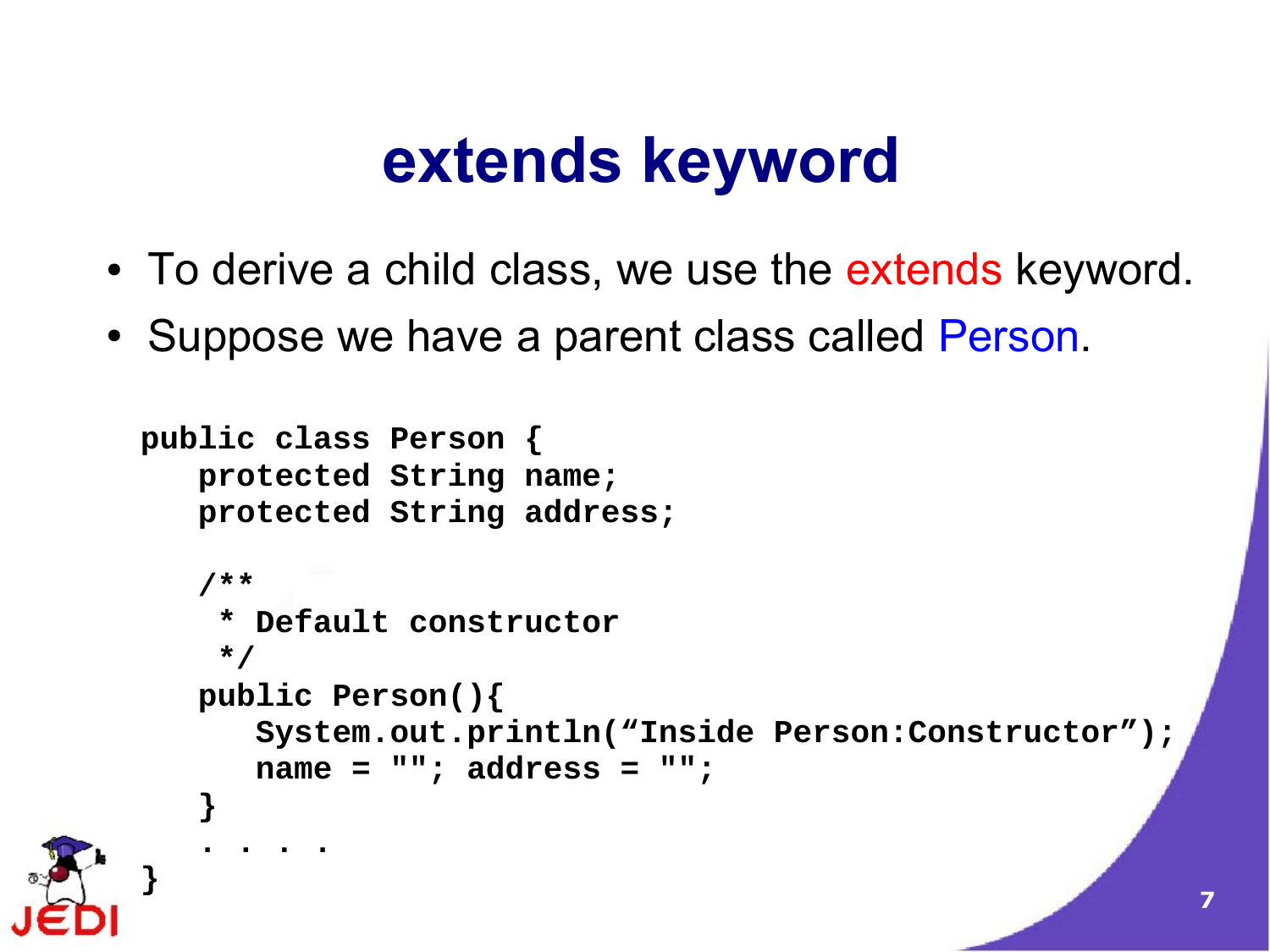#### **extends keyword**

- Now, we want to create another class named Student
- Since a student is also a person, we decide to just extend the class Person, so that we can inherit all the properties and methods of the existing class Person.
- To do this, we write,

```
public class Student extends Person {
   public Student(){
      System.out.println("Inside Student:Constructor");
   }
   . . . .
}
```
**8**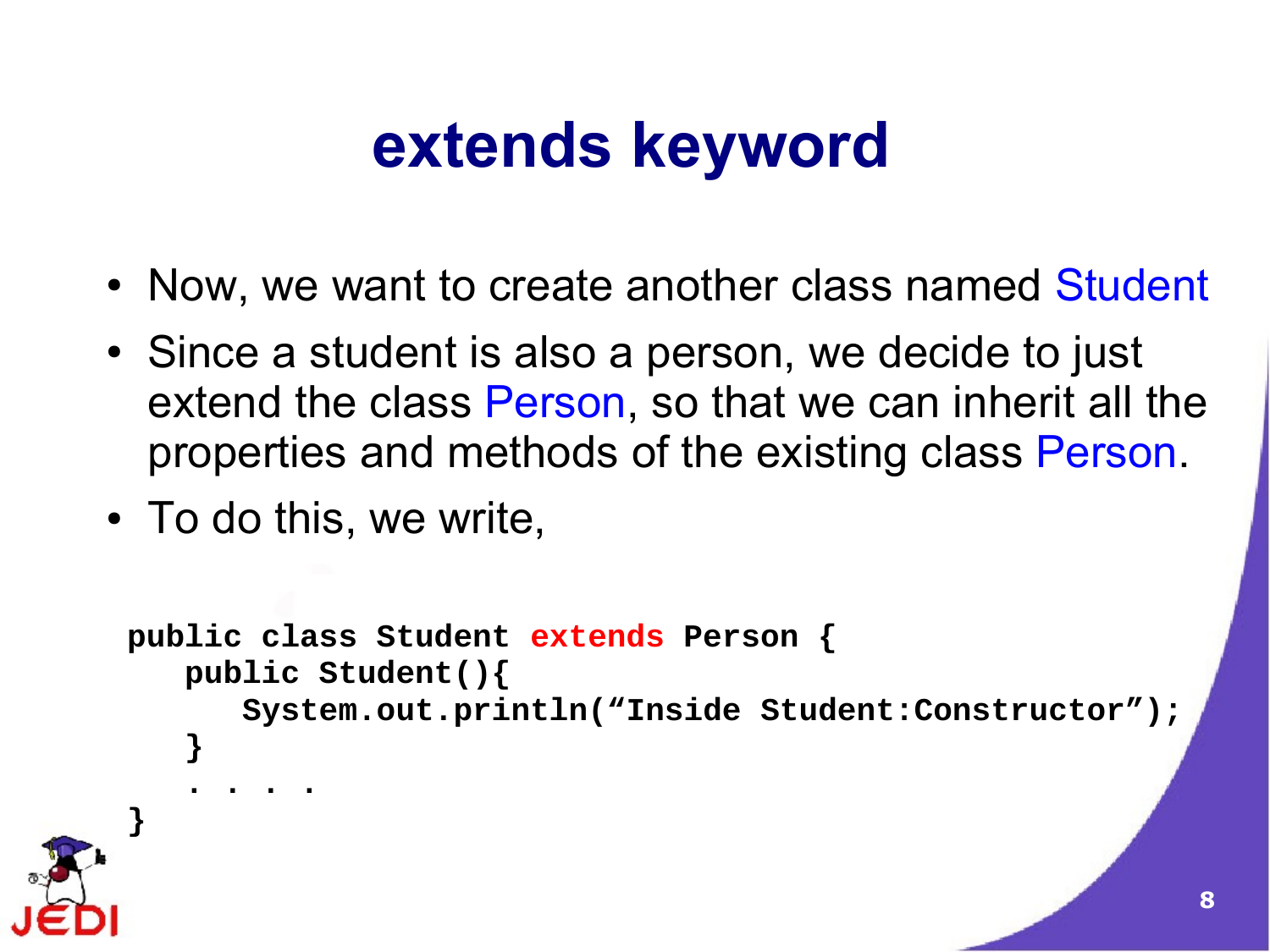#### **What You Can Do in a Sub-class**

- A subclass inherits all of the "public" and "protected" members (fields or methods) of its parent, no matter what package the subclass is in
- If the subclass is in the same package as its parent, it also inherits the package-private members (fields or methods) of the parent

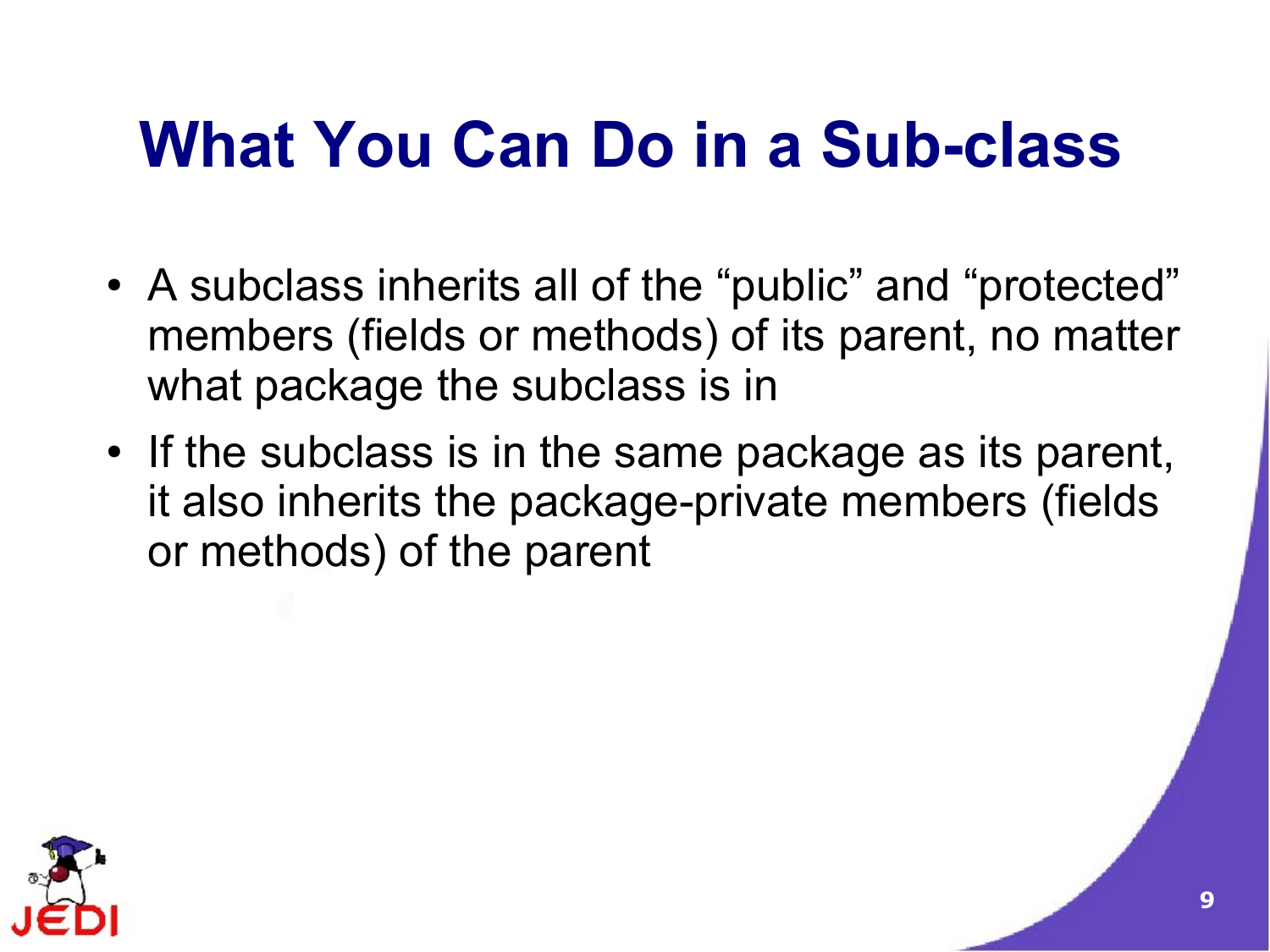#### **What You Can Do in a Sub-class Regarding Fields**

- The inherited fields can be used directly, just like any other fields.
- You can declare new fields in the subclass that are not in the super class
- You can declare a field in the subclass with the same name as the one in the super class, thus hiding it (not recommended).
- A subclass does not inherit the private members of its parent class. However, if the super class has public or protected methods for accessing its private fields, these can also be used by the subclass.

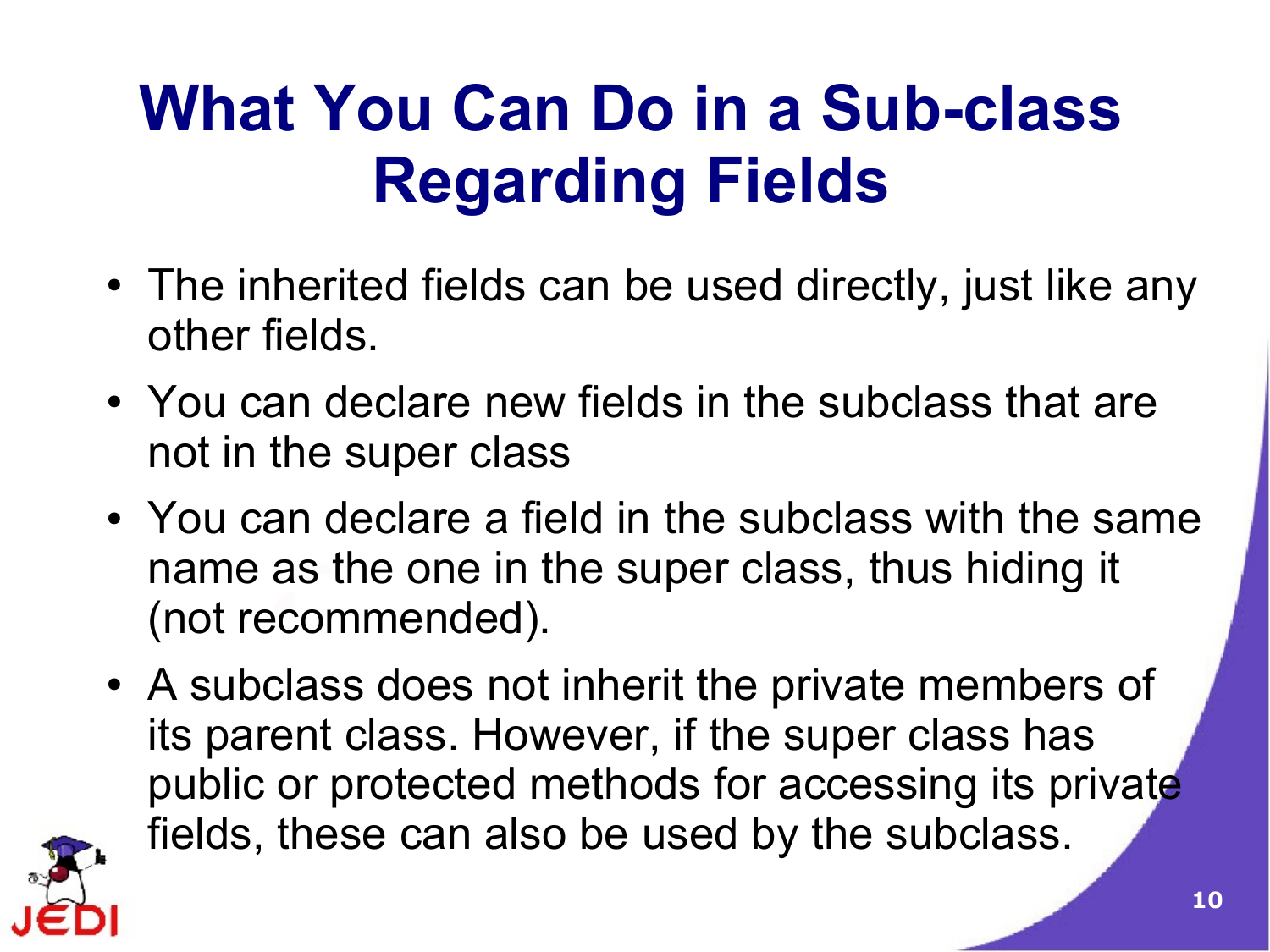#### **What You Can Do in a Sub-class Regarding Methods**

- The inherited methods can be used directly as they are.
- You can write a new instance method in the subclass that has the same signature as the one in the super class, thus overriding it.
- You can write a new static method in the subclass that has the same signature as the one in the super class, thus hiding it.
- You can declare new methods in the subclass that are not in the super class.

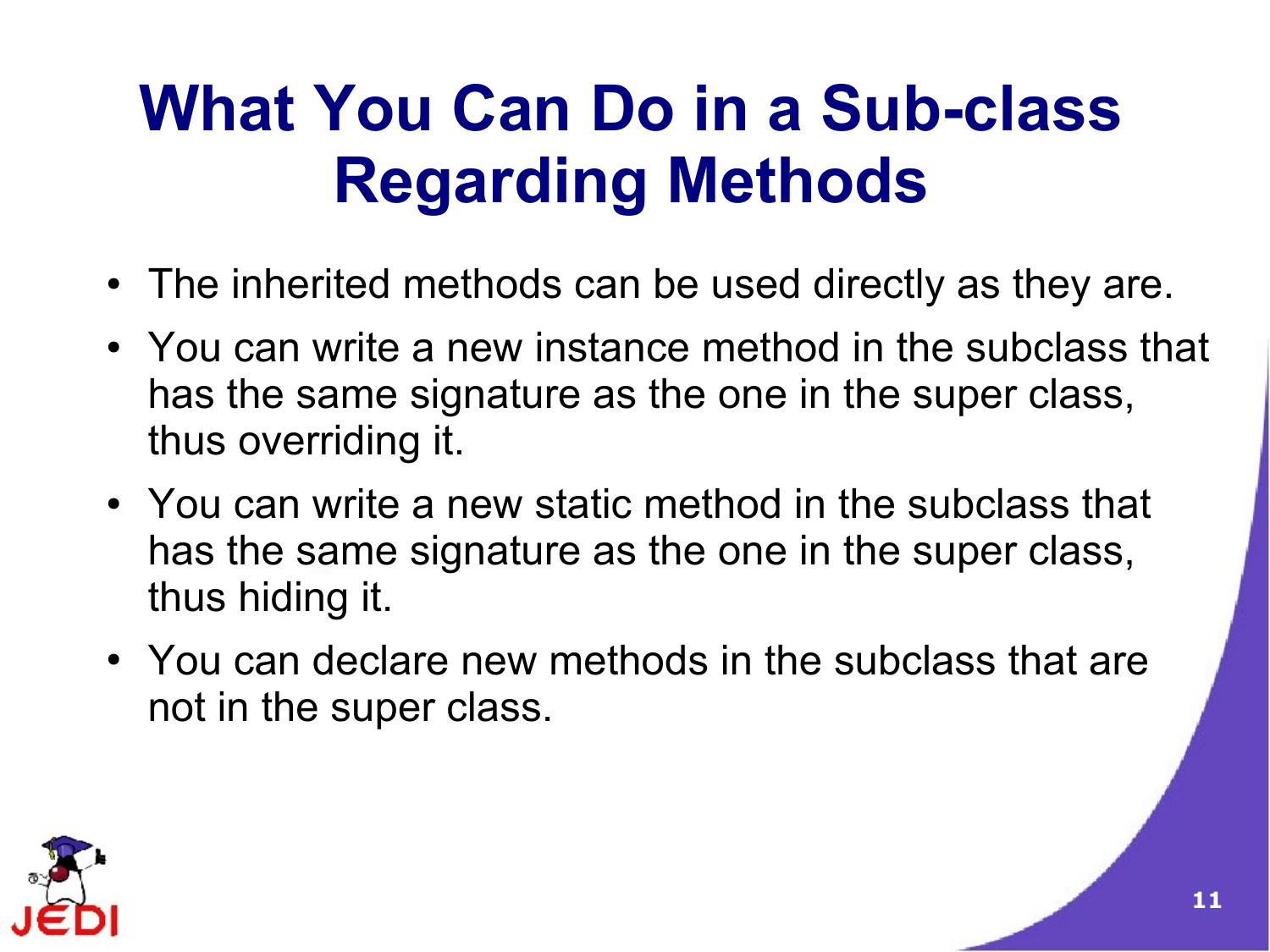

# **Object Class**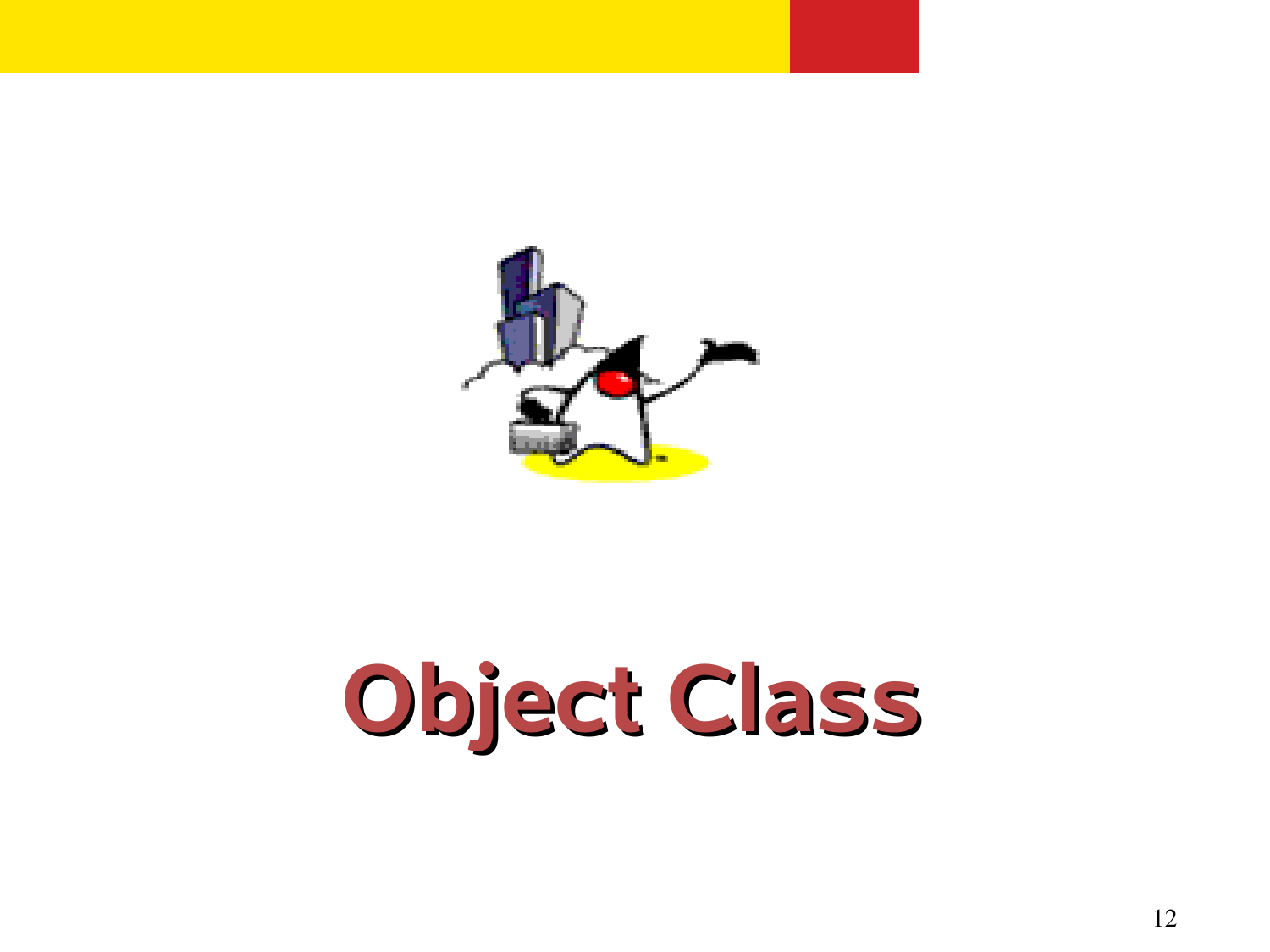## **Object Class**

- Object class is mother of all classes
	- In Java language, all classes are sub-classed (extended) from the Object super class
	- Object class is the only class that does not have a parent class
- Defines and implements behavior common to all classes including the ones that you write
	- getClass()
	- equals()
	- toString()

– ...

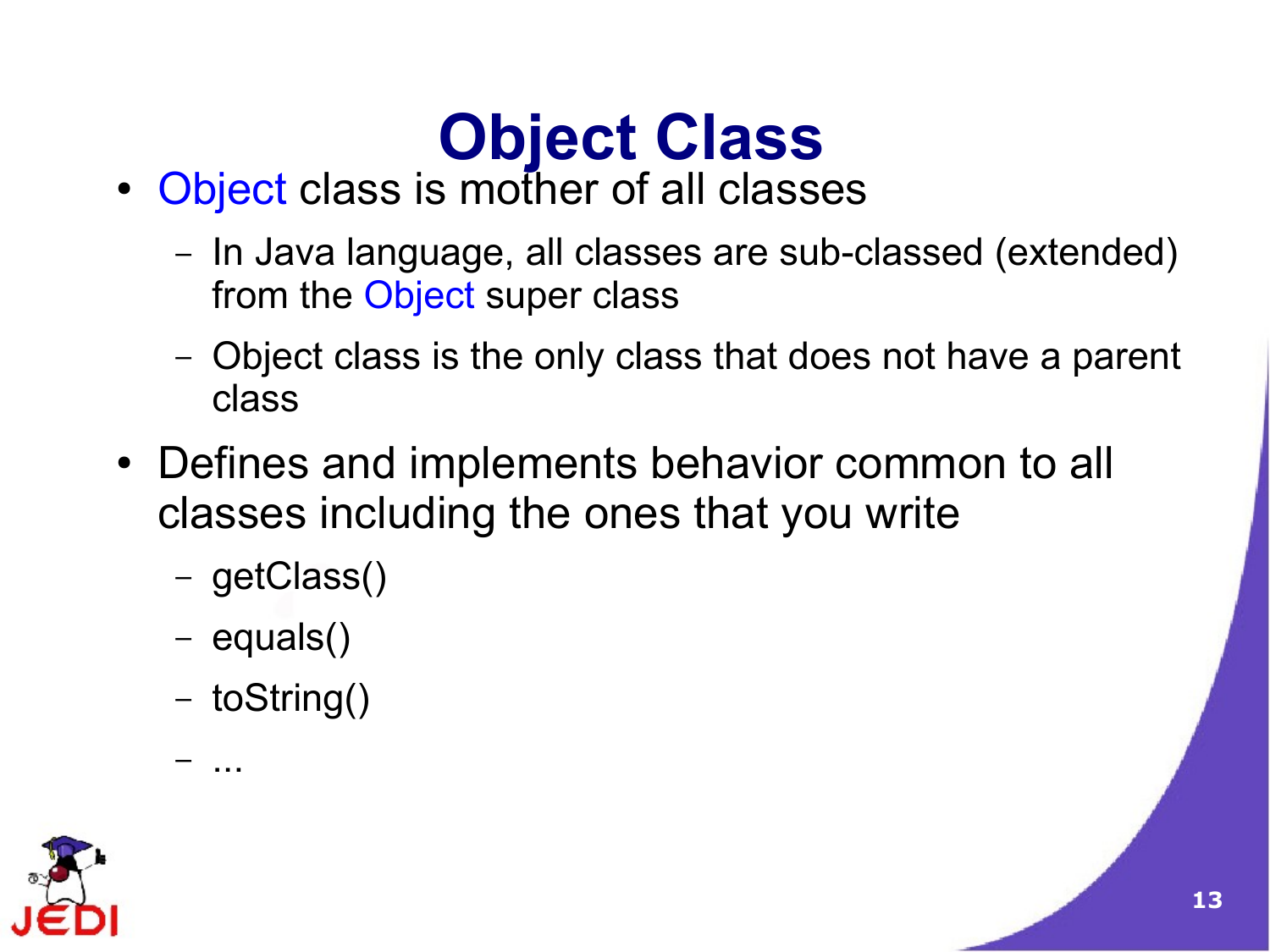#### **Class Hierarchy**

• A sample class hierarchy



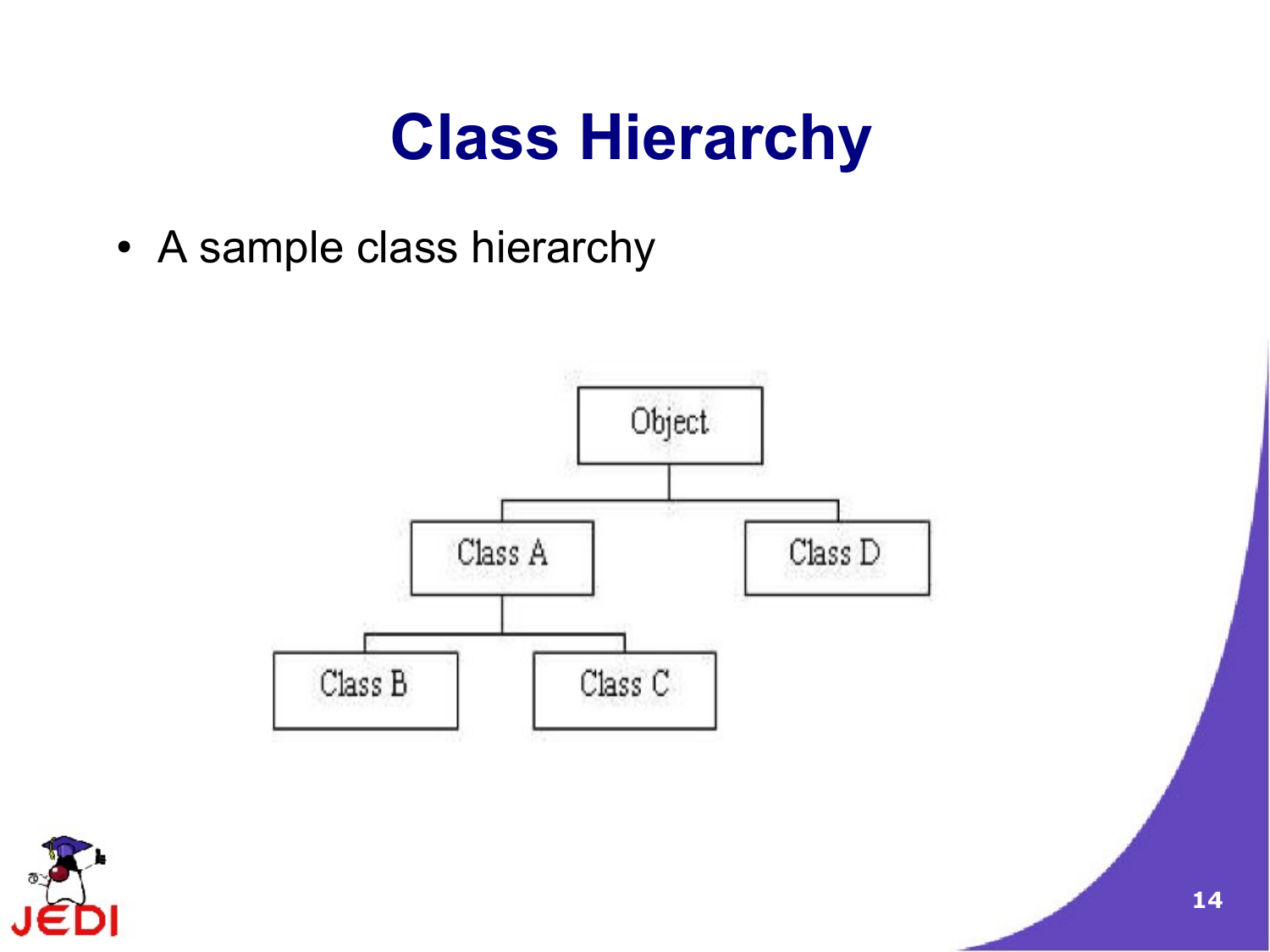#### **Super class & Sub class**

- Super class (Parent class)
	- Any class above a specific class in the class hierarchy.
- Sub class (Child class)
	- Any class below a specific class in the class hierarchy.

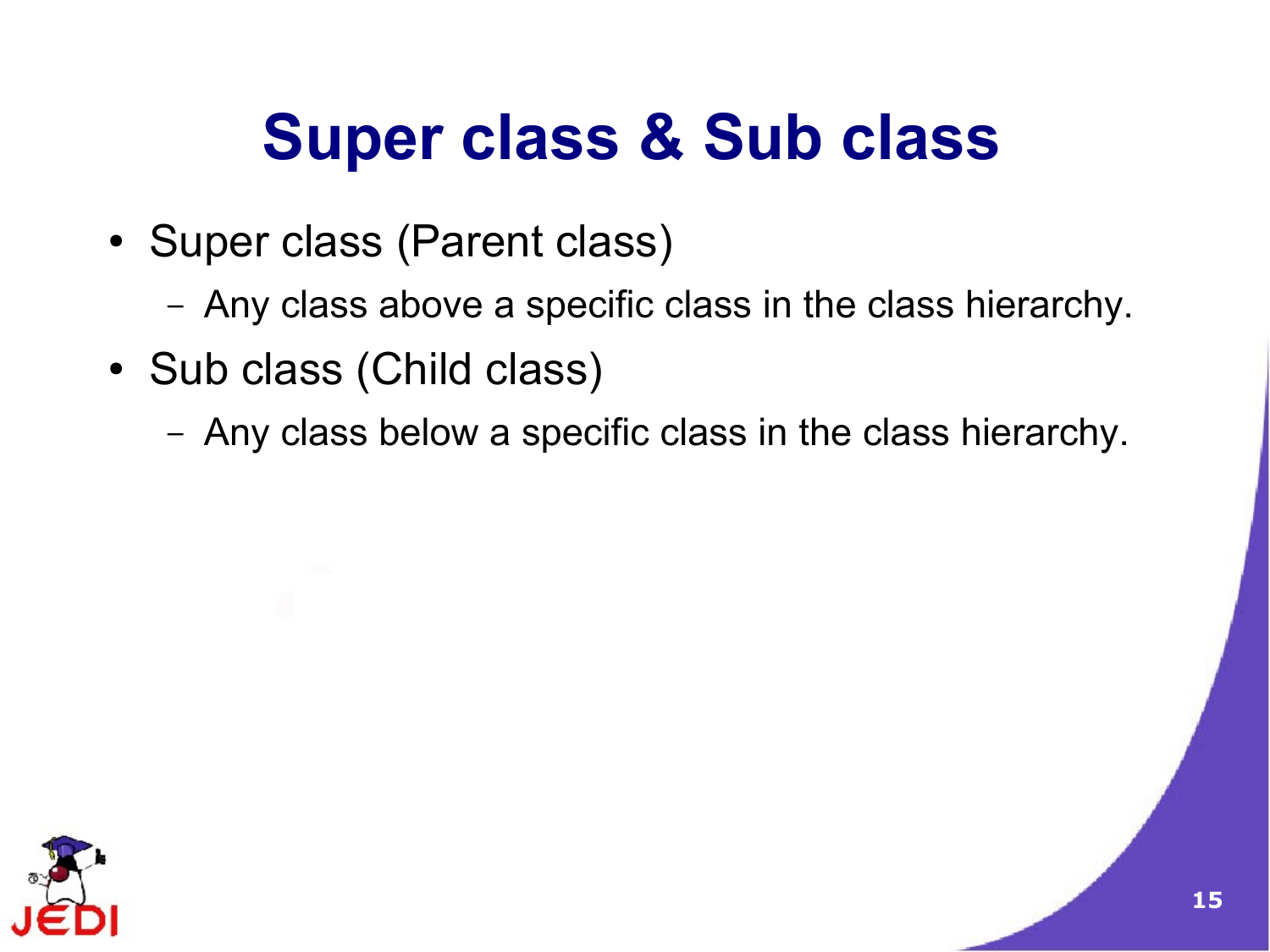

## **Constructor Calling Chain**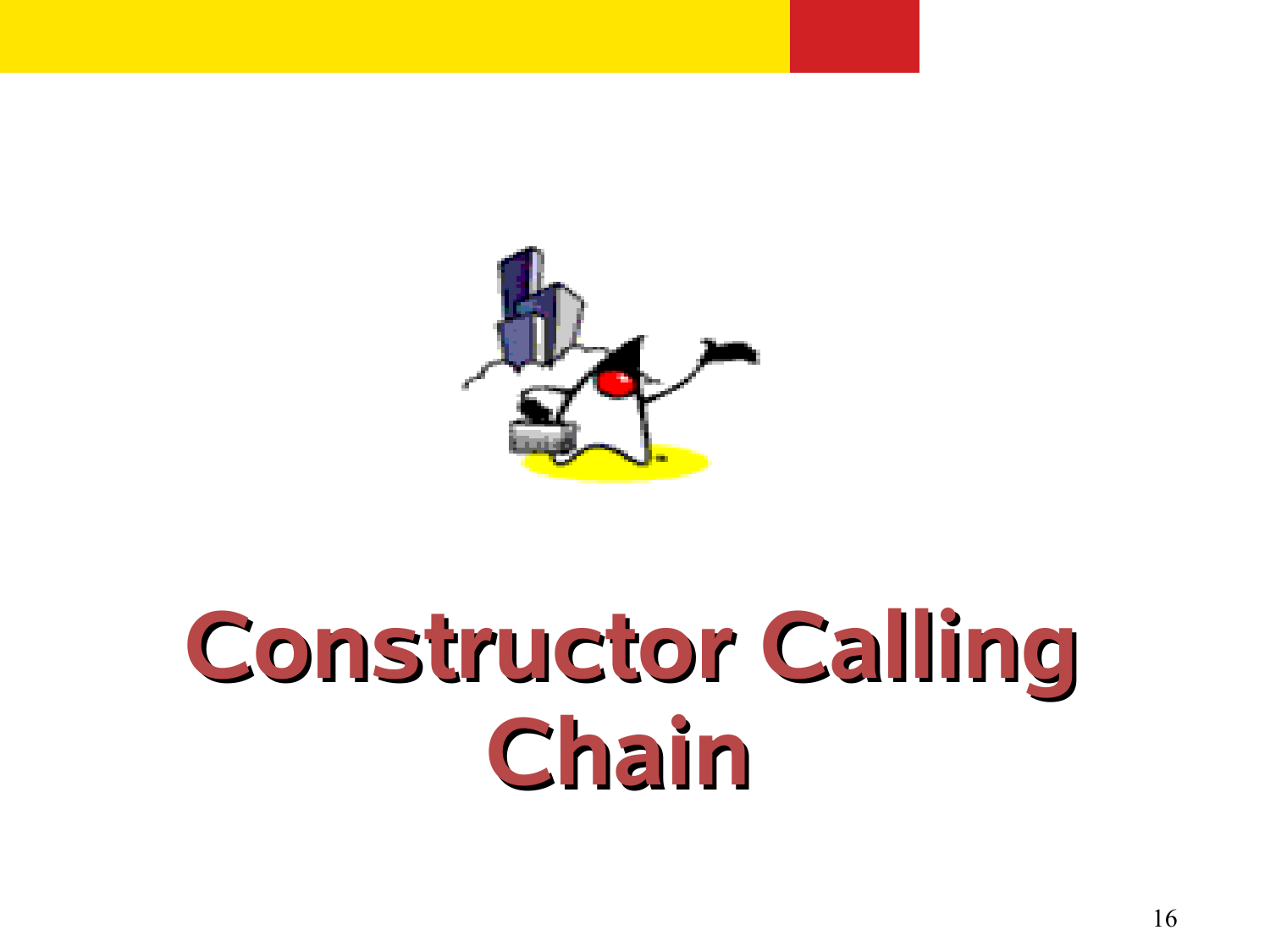#### **How Constructor method of a Super class gets called**

- A subclass constructor invokes the constructor of the super class implicitly
	- When a Student object, a subclass (child class), is instantiated, the default constructor of its super class (parent class), Person class, is invoked implicitly before sub-class's constructor method is invoked
- A subclass constructor can invoke the constructor of the super explicitly by using the "super" keyword
	- The constructor of the Student class can explicitly invoke the constructor of the Person class using "super" keyword



– Used when passing parameters to the constructor of the super class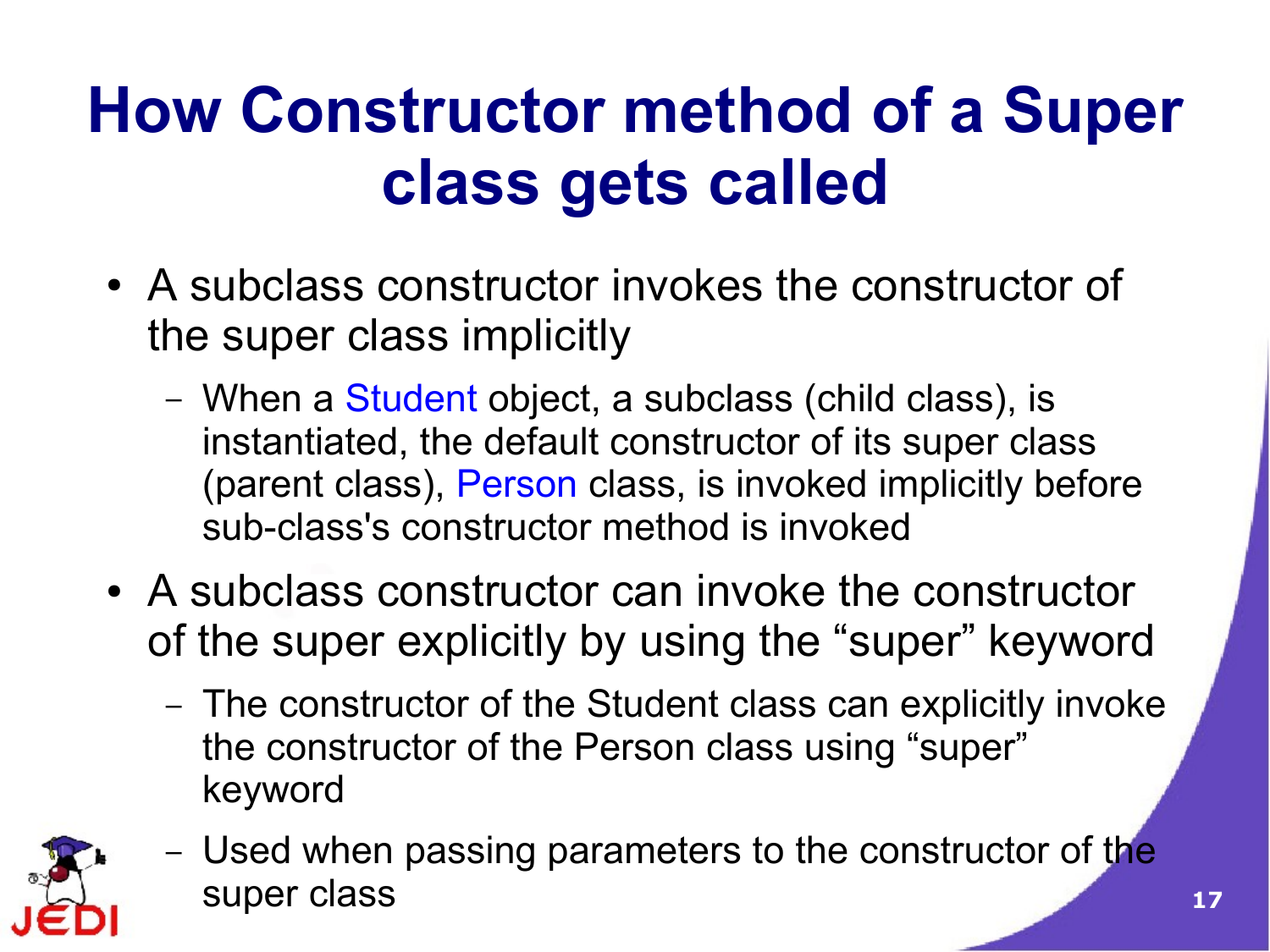#### **Example: Constructor Calling Chain**

• To illustrate this, consider the following code,

```
public static void main( String[] args ){
   Student anna = new Student();
}
```
• In the code, we create an object of class Student. The output of the program is,

**Inside Person:Constructor Inside Student:Constructor**

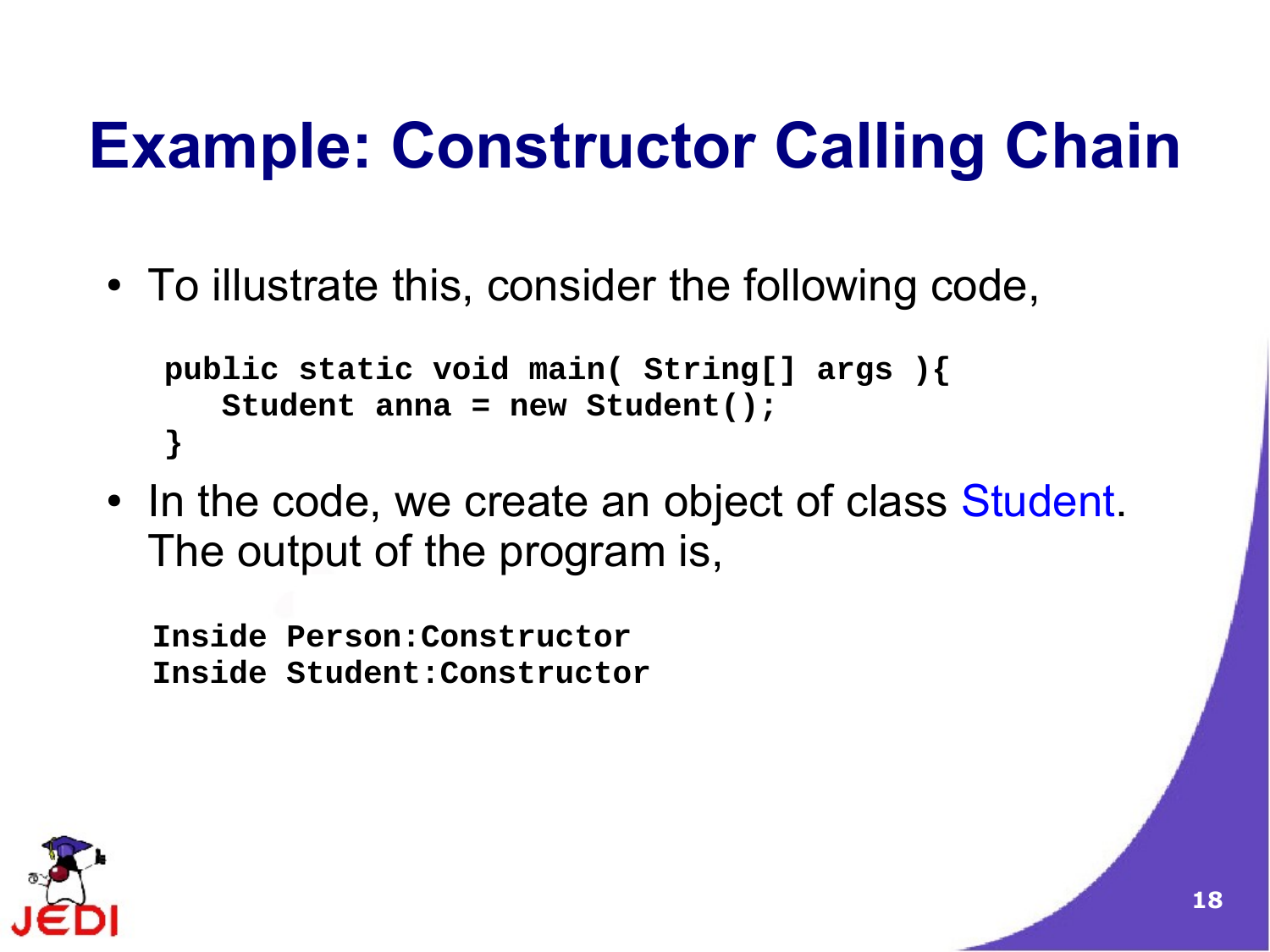#### **Example: Constructor Calling Chain**

• The program flow is shown below.

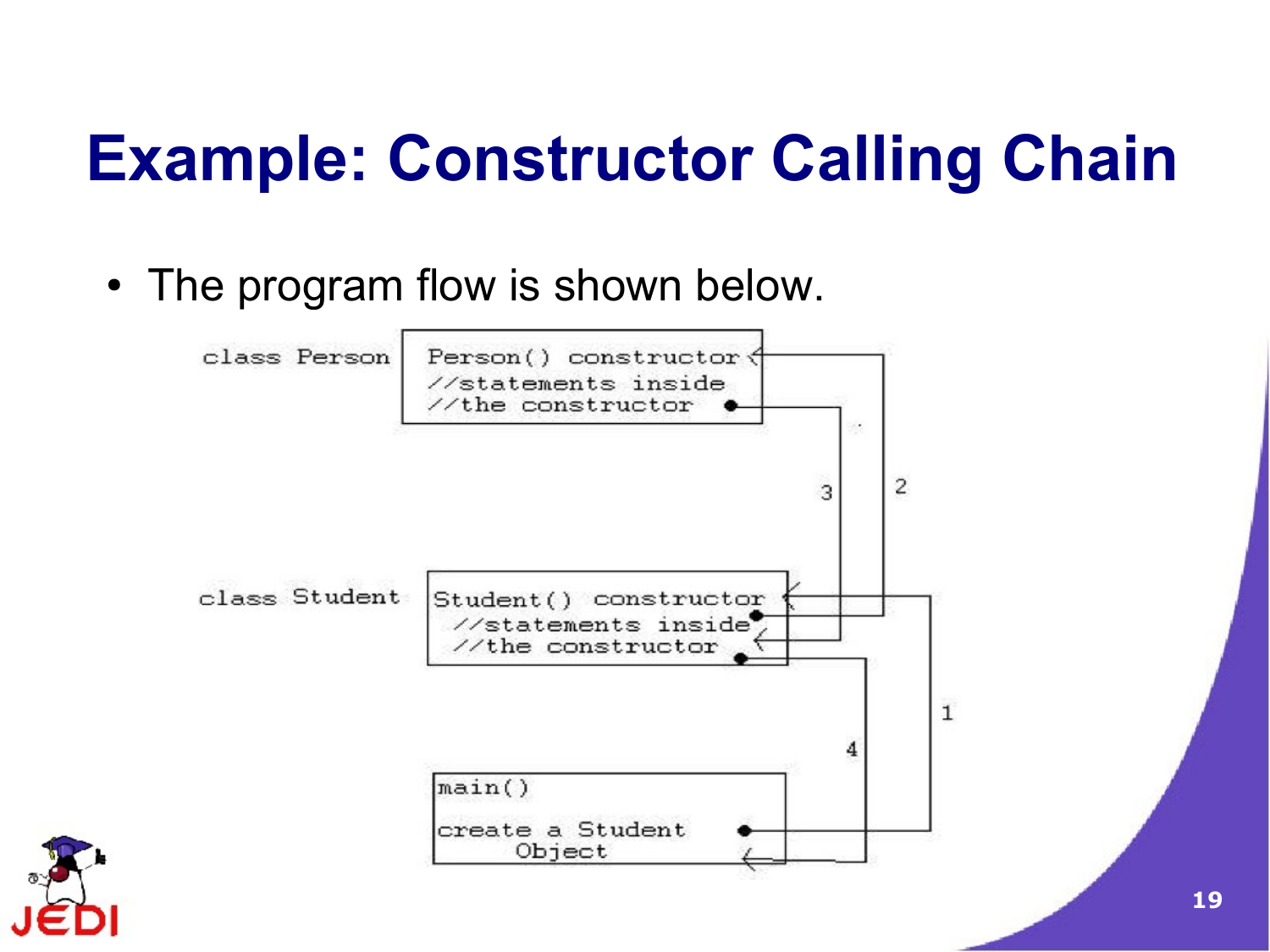

# **"super" keyword**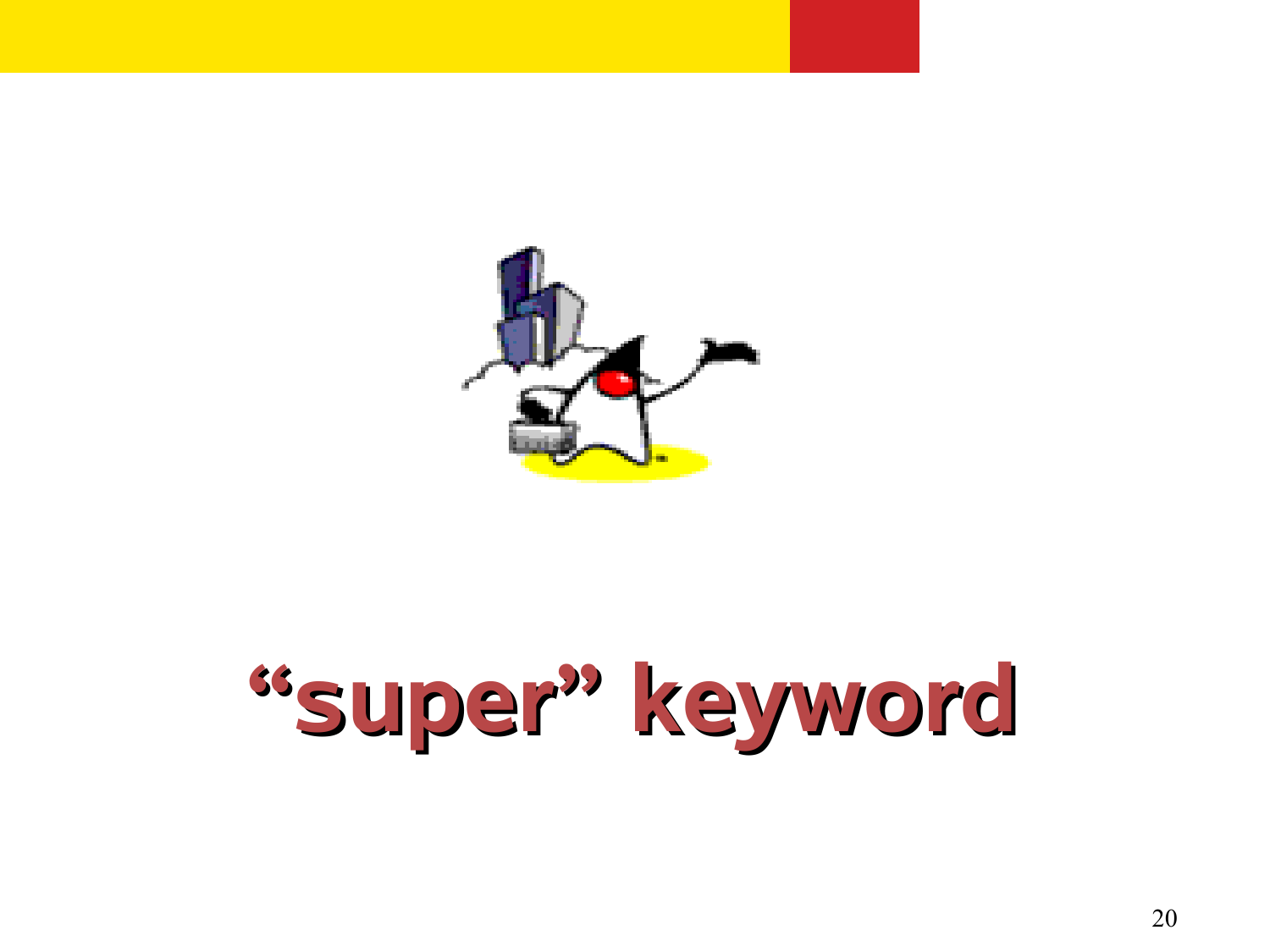- A subclass can also explicitly call a constructor of its immediate super class.
- This is done by using the super constructor call.
- A super constructor call in the constructor of a subclass will result in the execution of relevant constructor from the super class, based on the arguments passed.

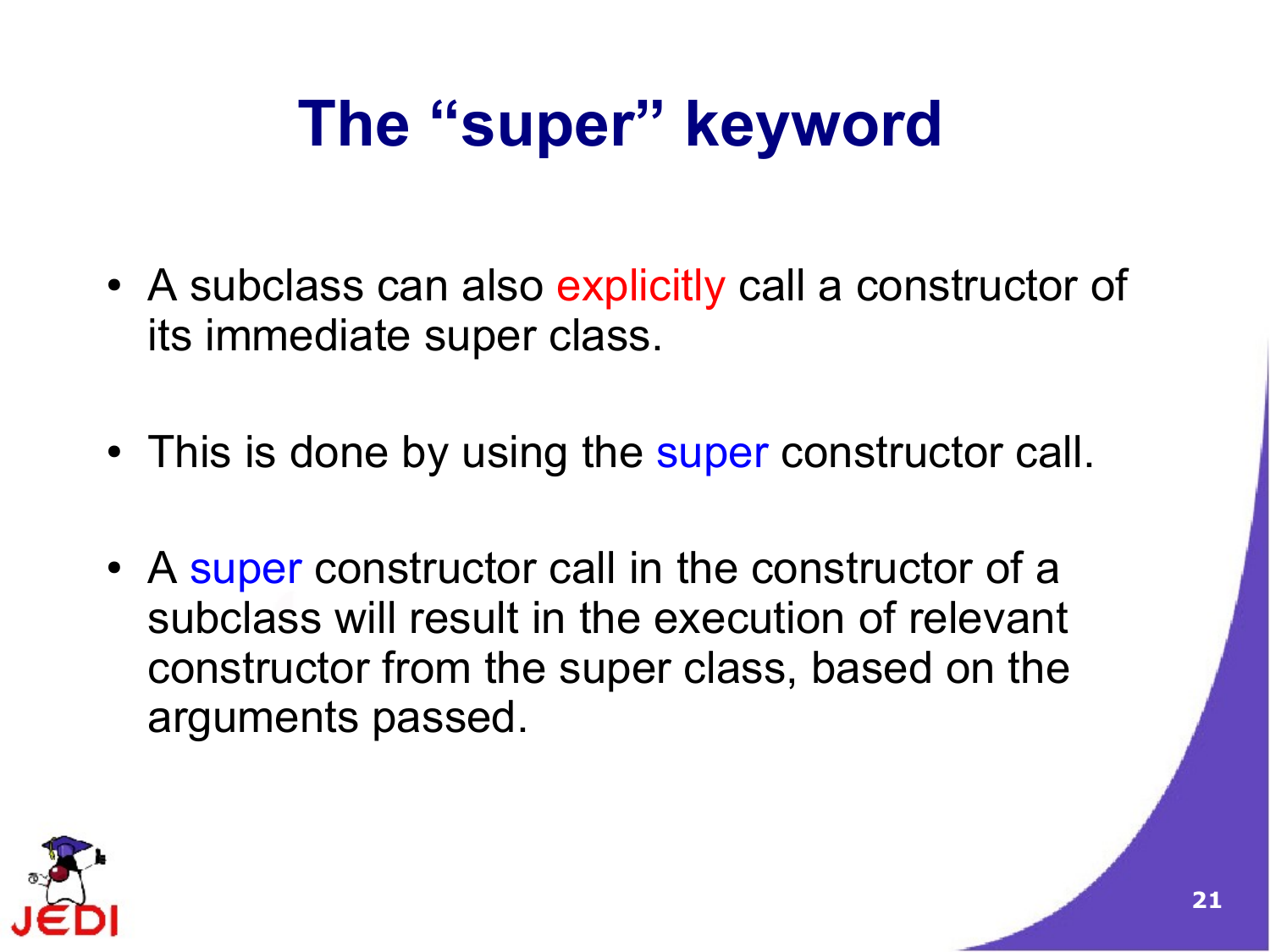- For example, given our previous example classes Person and Student, we show an example of a super constructor call.
- Given the following code for Student,

```
public Student(){
   super( "SomeName"
,
"SomeAddress" );
   System.out.println("Inside Student:Constructor");
}
```
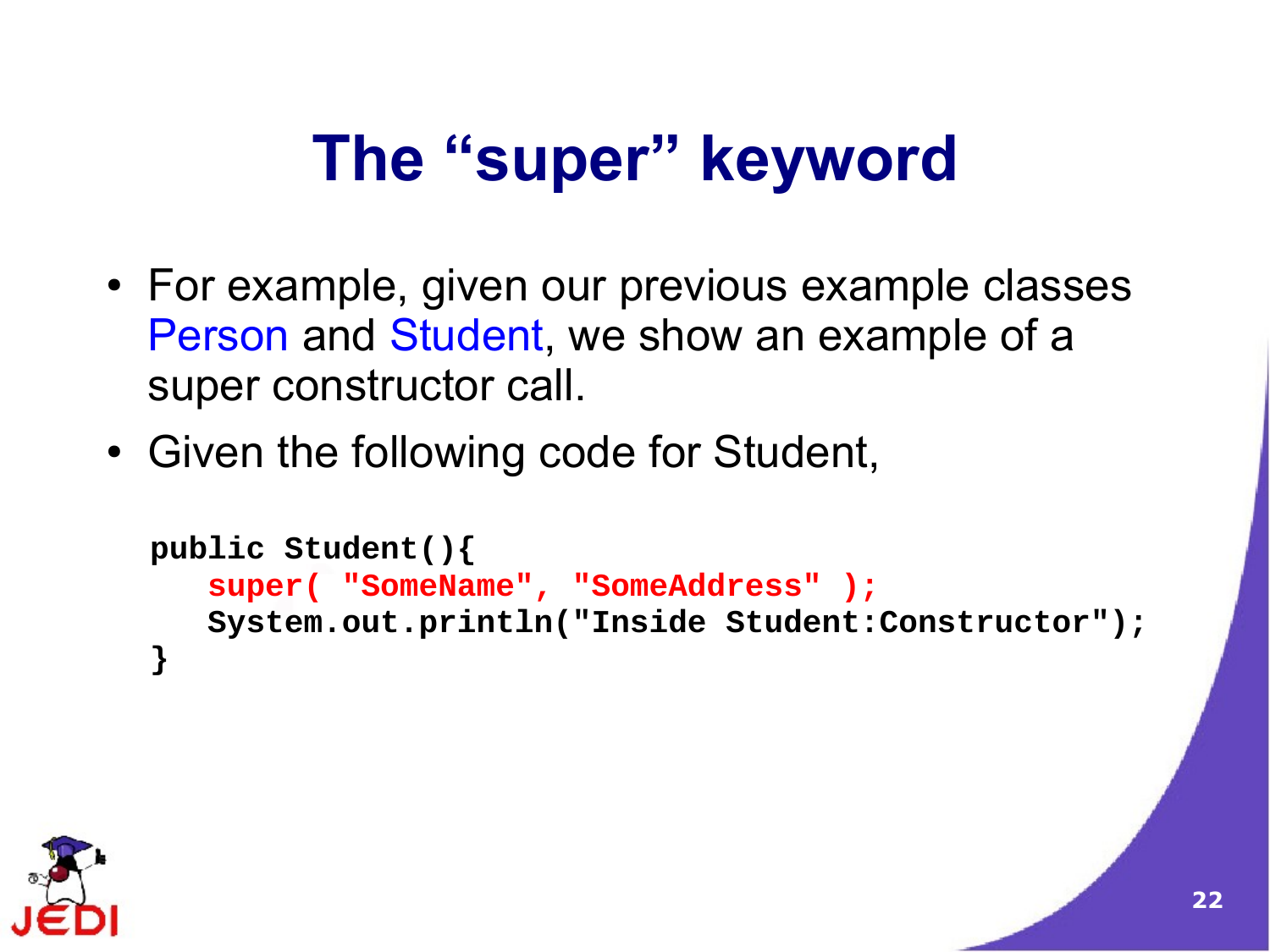- Few things to remember when using the super constructor call:
	- The super() call must occur as the first statement in a constructor
	- The super() call can only be used in a constructor (not in ordinary methods)

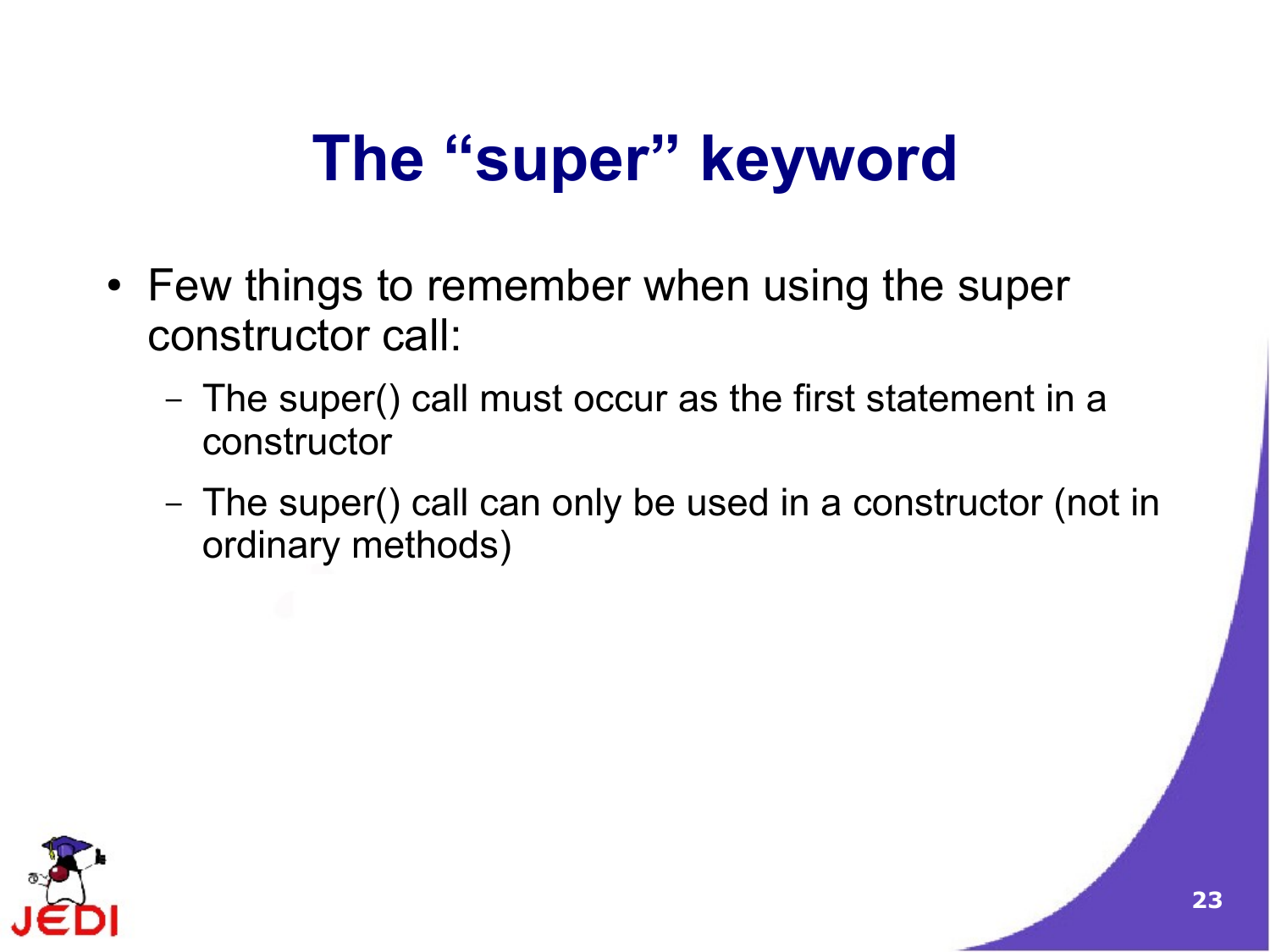- Another use of super is to refer to members of the super class (just like the this reference ).
- For example,

```
public Student() {
   super.name = "somename";
   super.address = "some address";
}
```
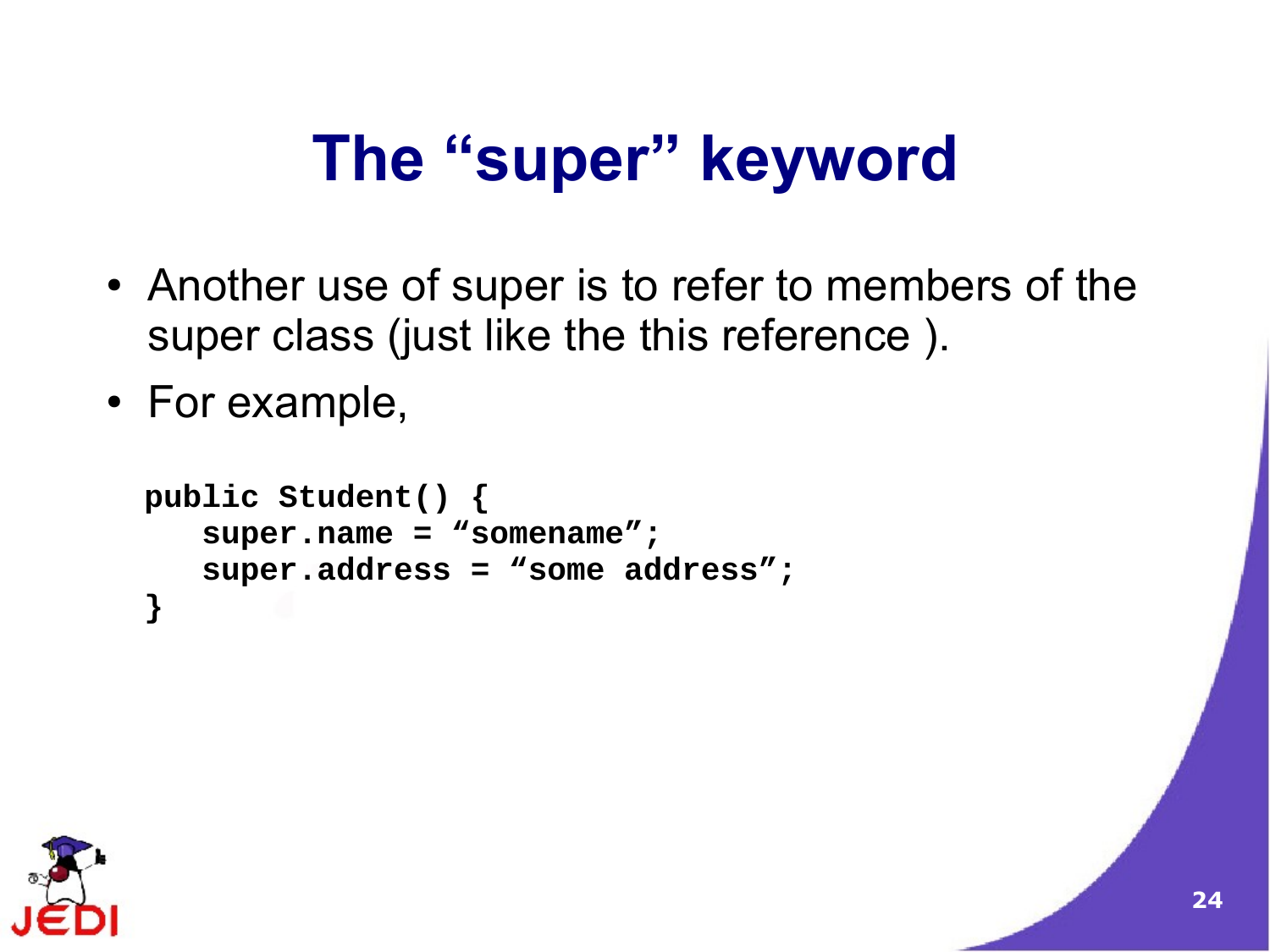

## **Overriding Methods**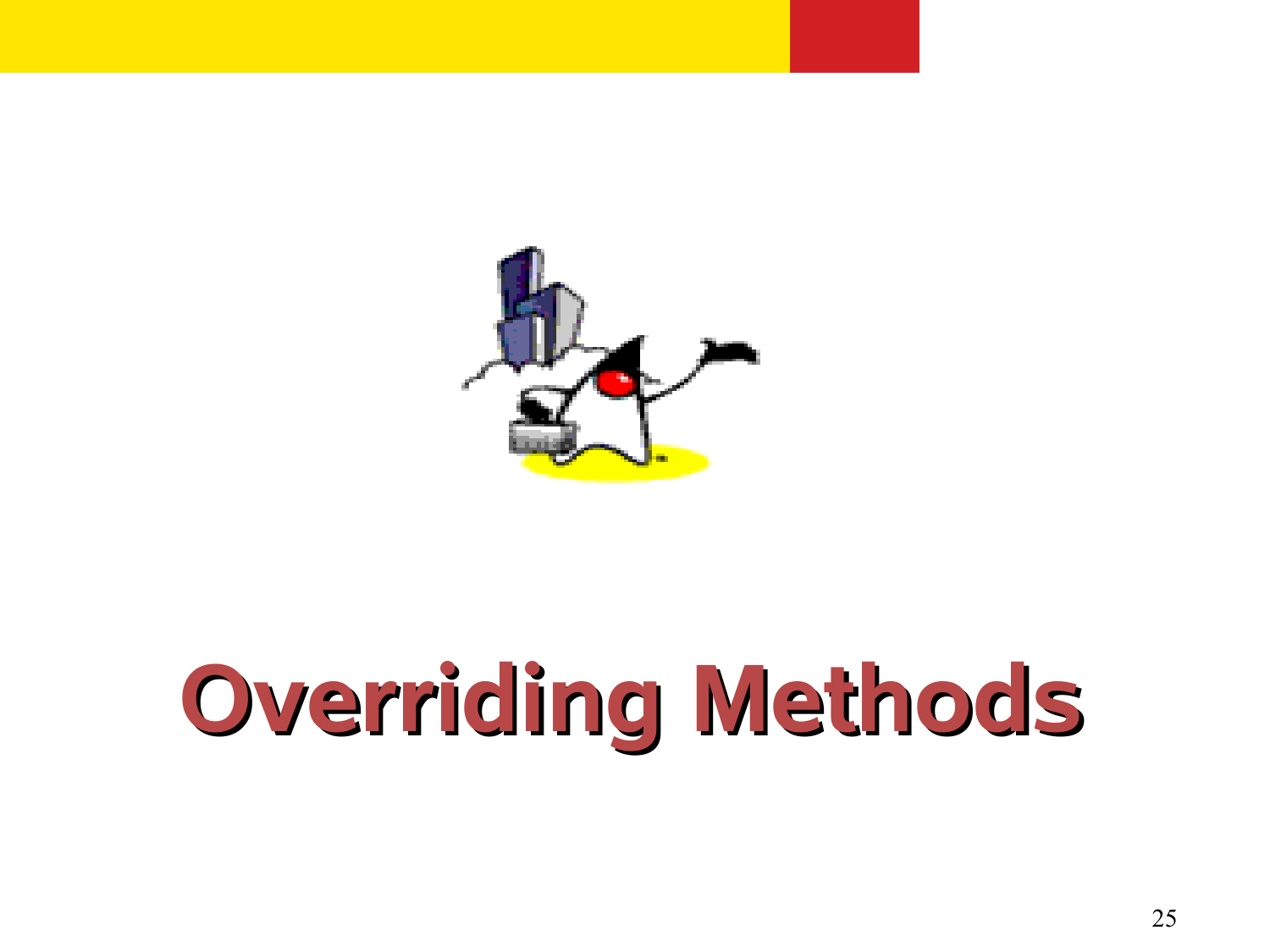## **Overriding methods**

- If a derived class needs to have a different implementation of a certain instance method from that of the super class, override that instance method in the sub class
	- Note that the scheme of overriding applies only to instance methods
	- For static methods, it is called hiding methods
- The overriding method has the same name, number and type of parameters, and return type as the method it overrides
- The overriding method can also return a subtype of the type returned by the overridden method. This is called a covariant return type

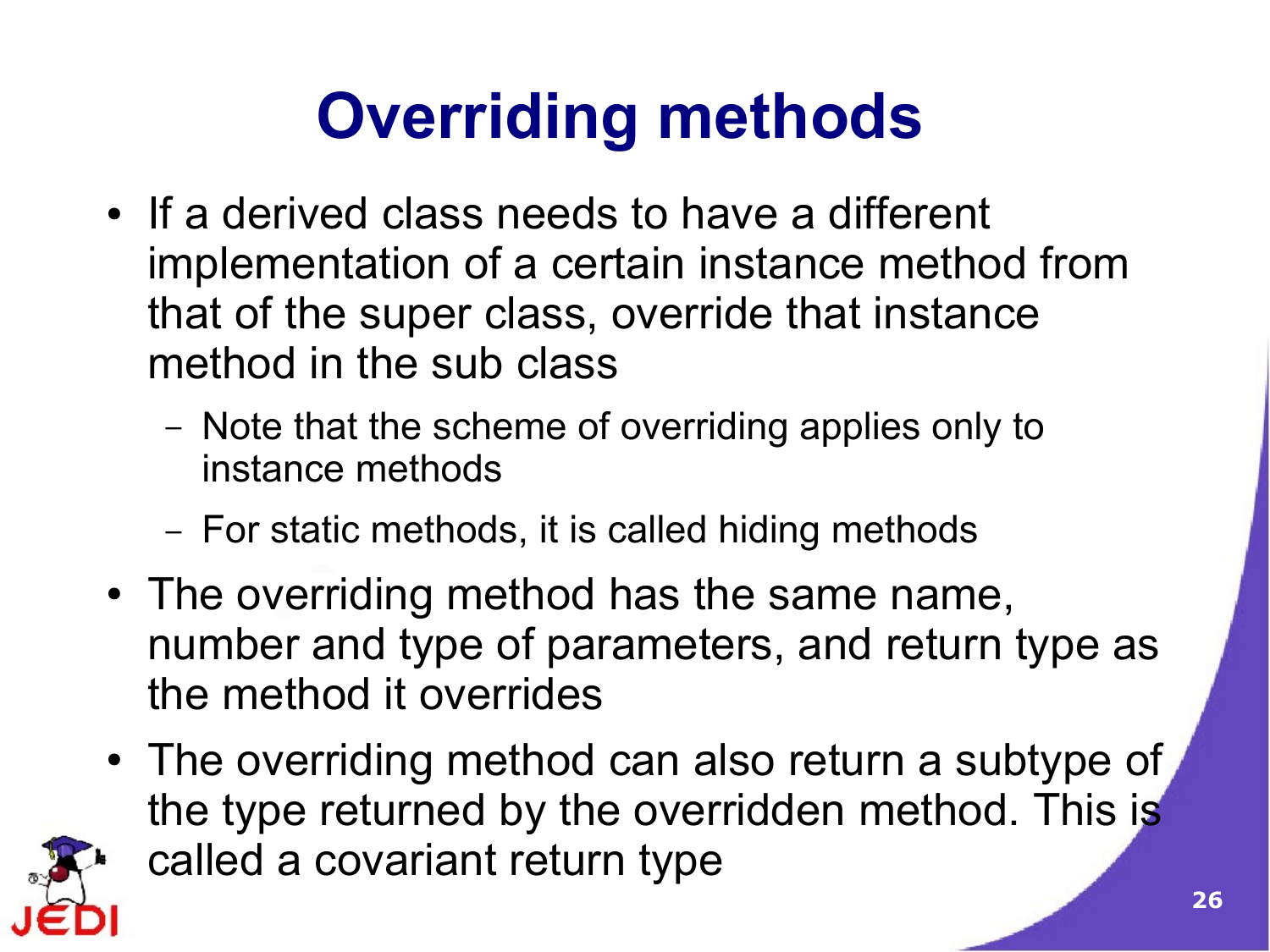#### **Example: Overriding Methods**

• Suppose we have the following implementation for the getName method in the Person super class,

```
public class Person {
   :
   :
   public String getName(){
      System.out.println("Parent: getName");
      return name;
   }
}
```
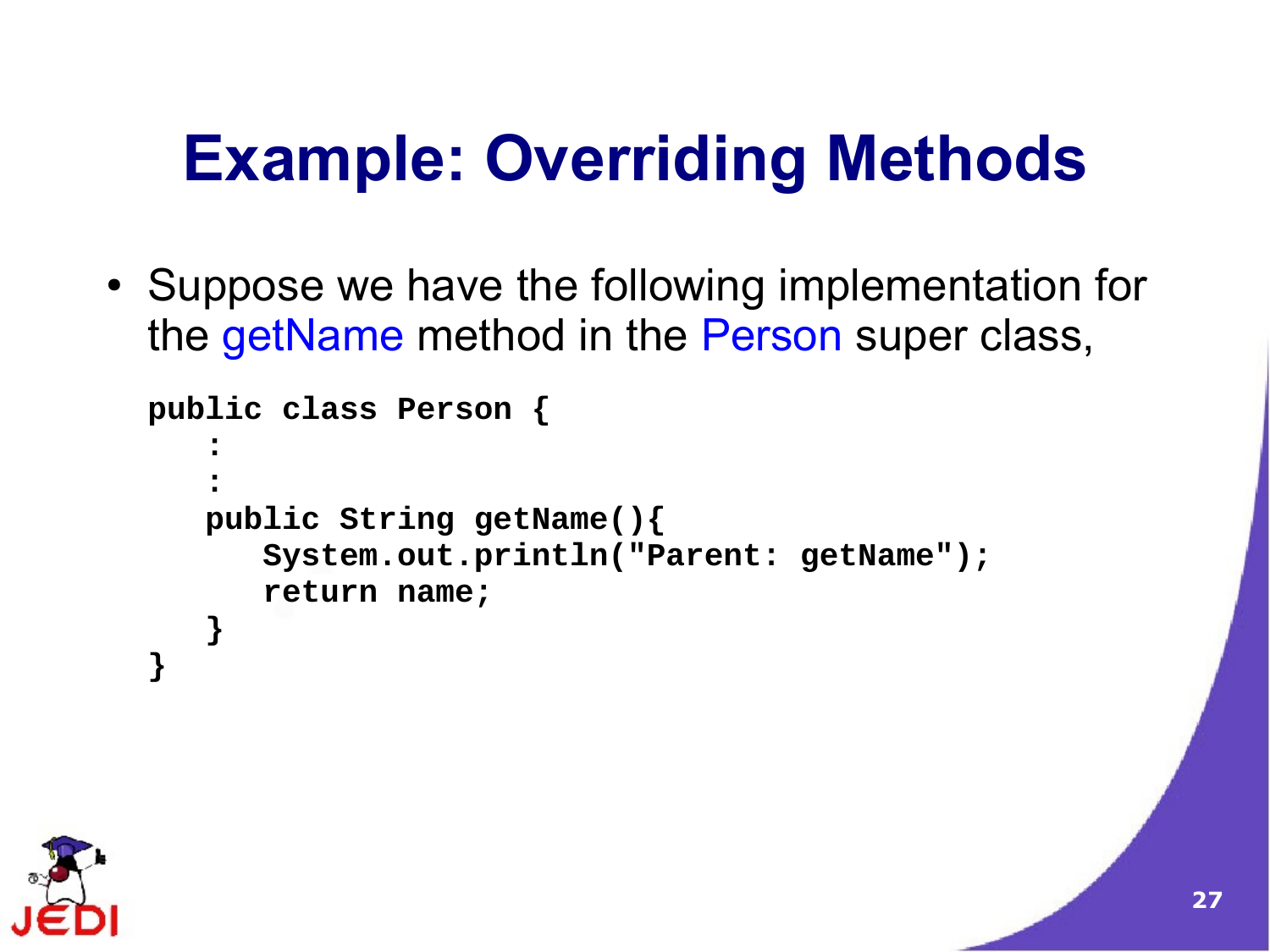## **Example: Overriding Methods**

• To override the getName method of the super class Person in the subclass Student, reimplement the method with the same signature

```
public class Student extends Person{
   :
   public String getName(){
      System.out.println("Student: getName");
      return name;
   }
   :
}
```
• Now, when we invoke the getName method of an object of the subclass Student, the getName method of the Student would be called, and the output would be,



**Student: getName**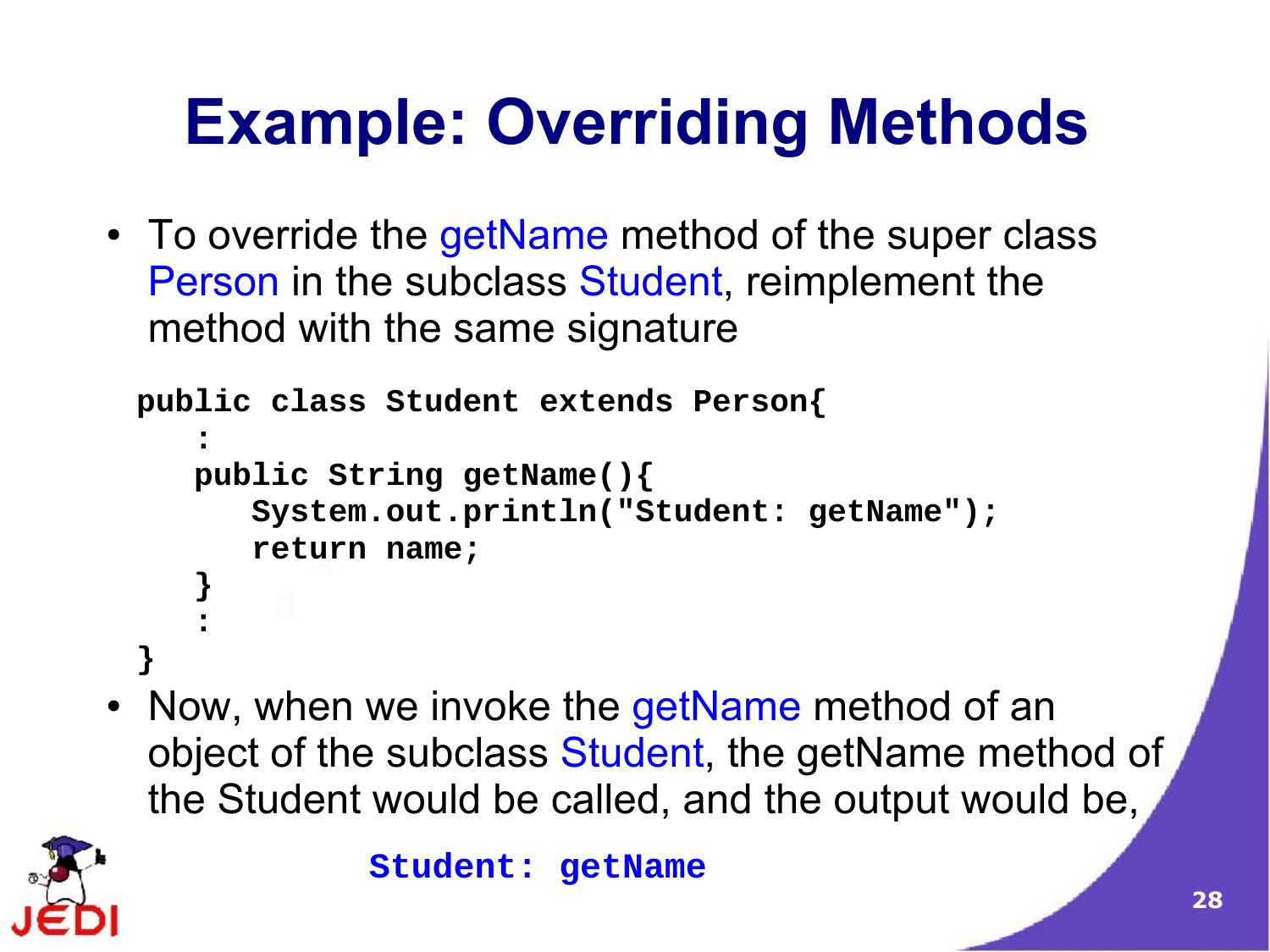#### **Modifiers in the Overriding Methods**

- The access specifier for an overriding method can allow more, but not less, access than the overridden method
	- For example, a protected instance method in the super class can be made public, but not private, in the subclass.
- You will get a compile-time error if you attempt to change an instance method in the super class to a class method in the subclass, and vice versa

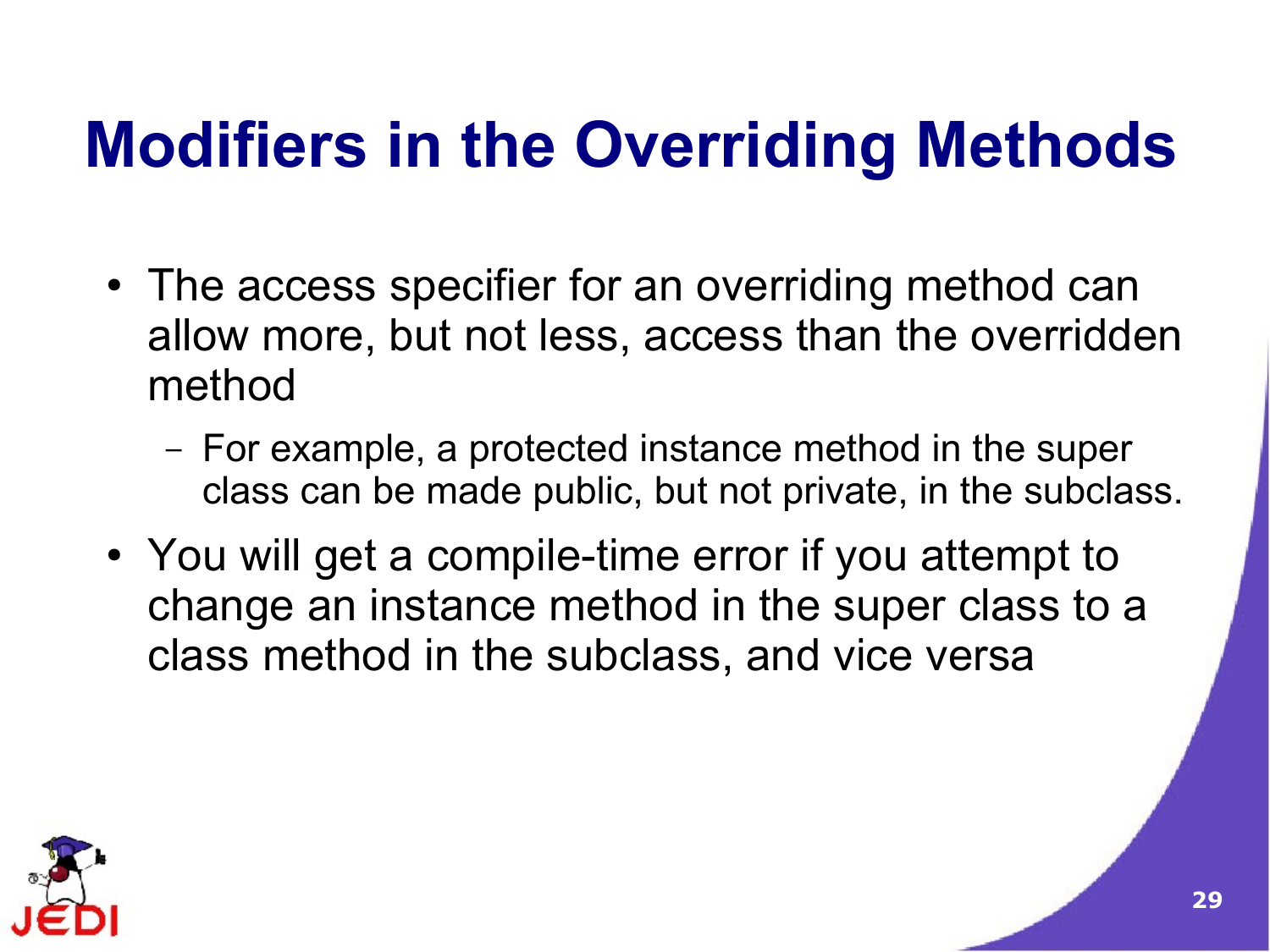

# **Runtime Polymorphism with Overriding Methods**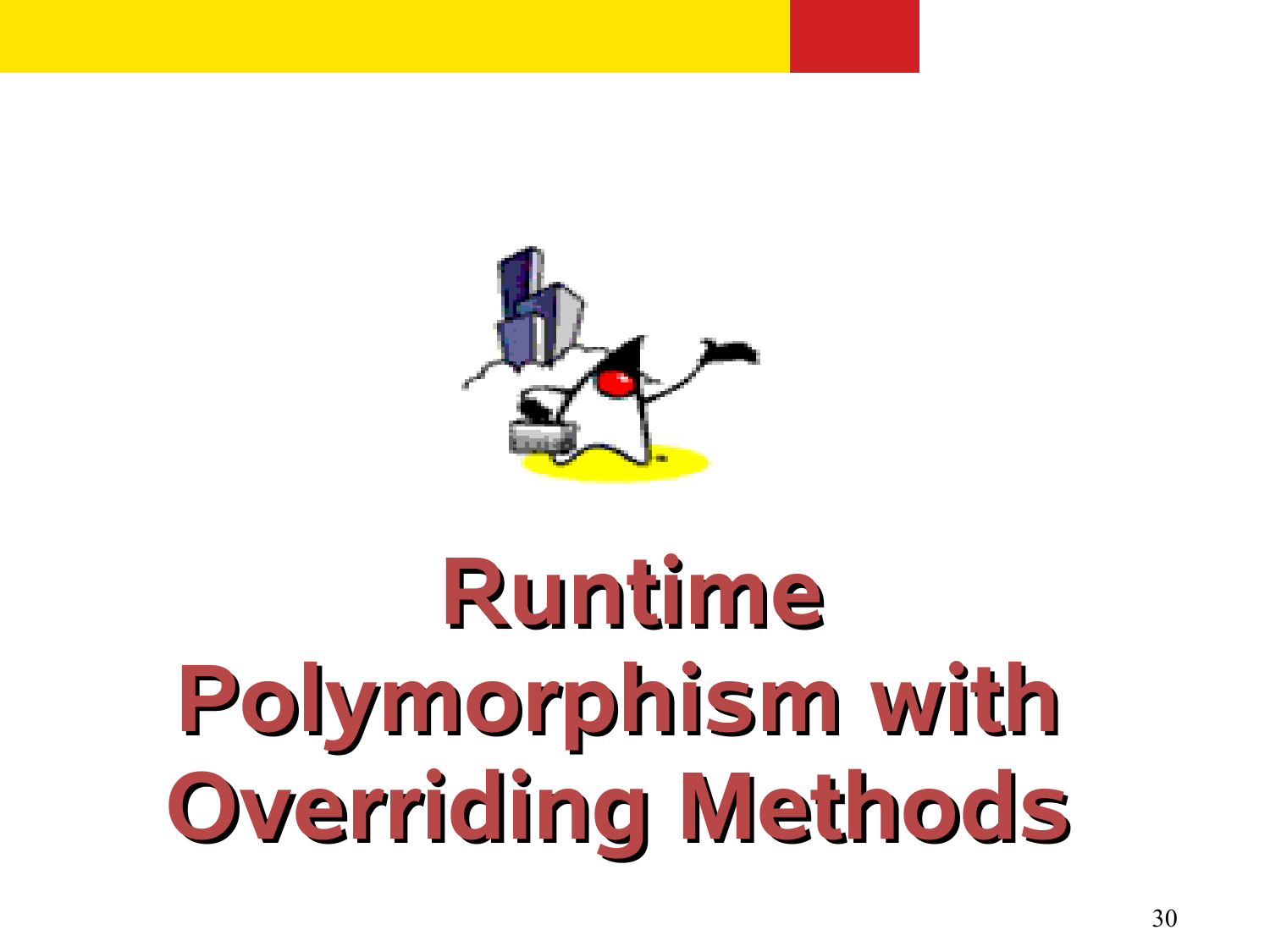## **What is Polymorphism?**

- Polymorphism in a Java program
	- The ability of a reference variable to change behavior according to what object instance it is holding.
	- This allows multiple objects of different subclasses to be treated as objects of a single super class, while automatically selecting the proper methods to apply to a particular object based on the subclass it belongs to
	- (We will talk more on Polymorphism during our Polymorphism presentation.)

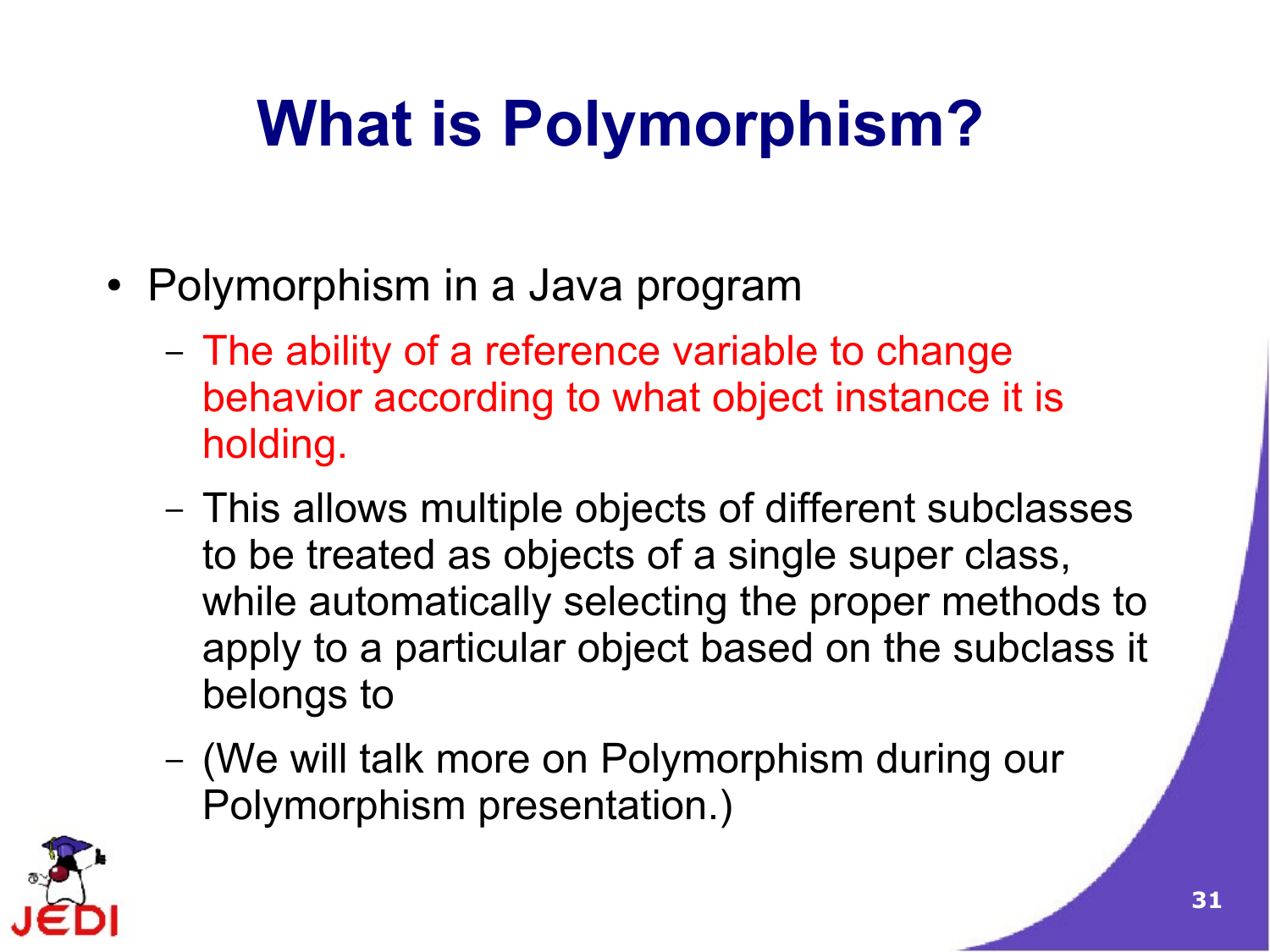#### **Example: Runtime Polymorphism**

Code:

Person person2 = new Student(); person2.myMethod("test4");

Person person3 = new InternationalStudent(); person3.myMethod("test5");

Result:



myMethod(test4) in Student class is called myMethod(test5) in InternationalStudent class is called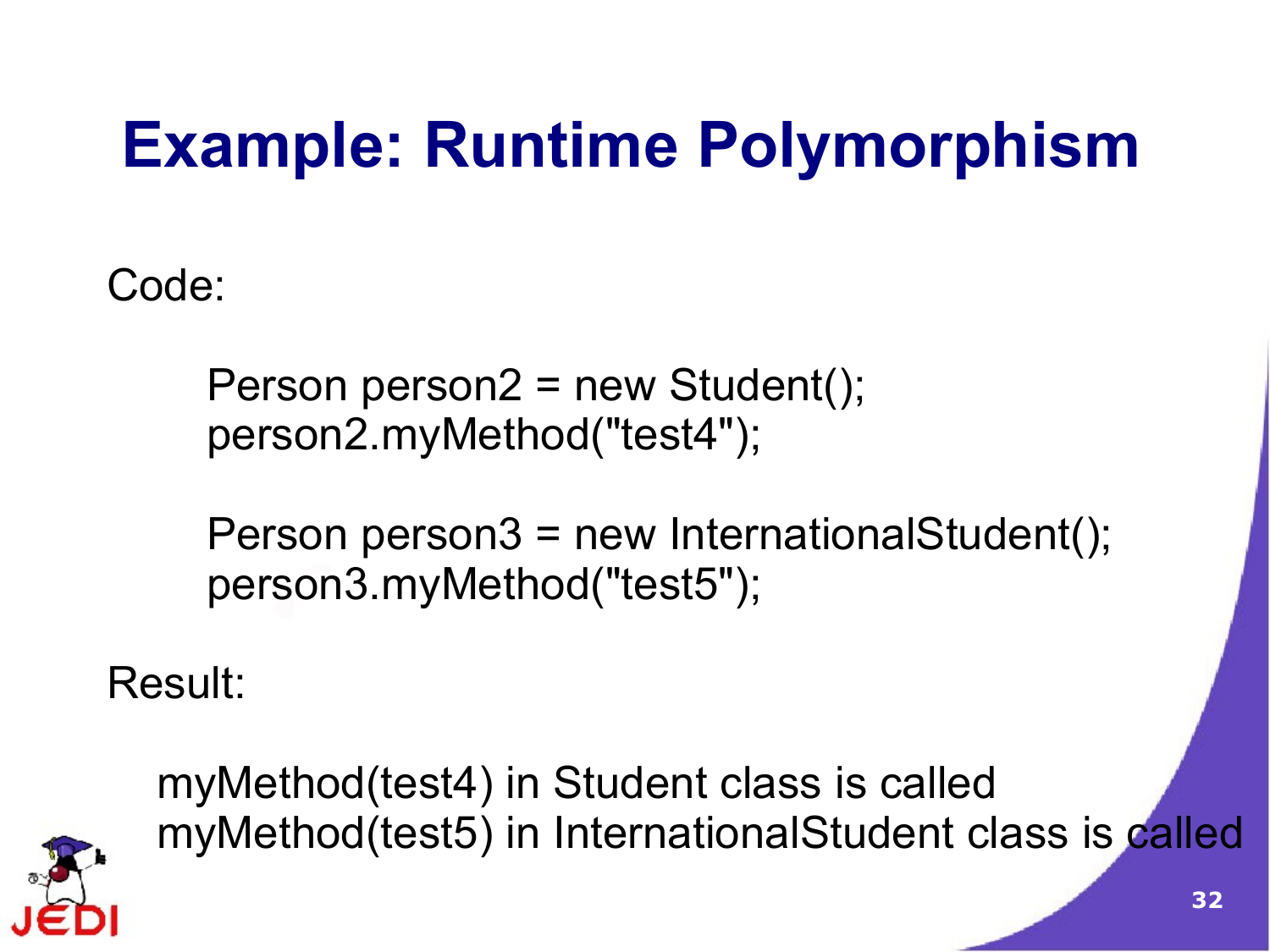

# **Hiding Methods**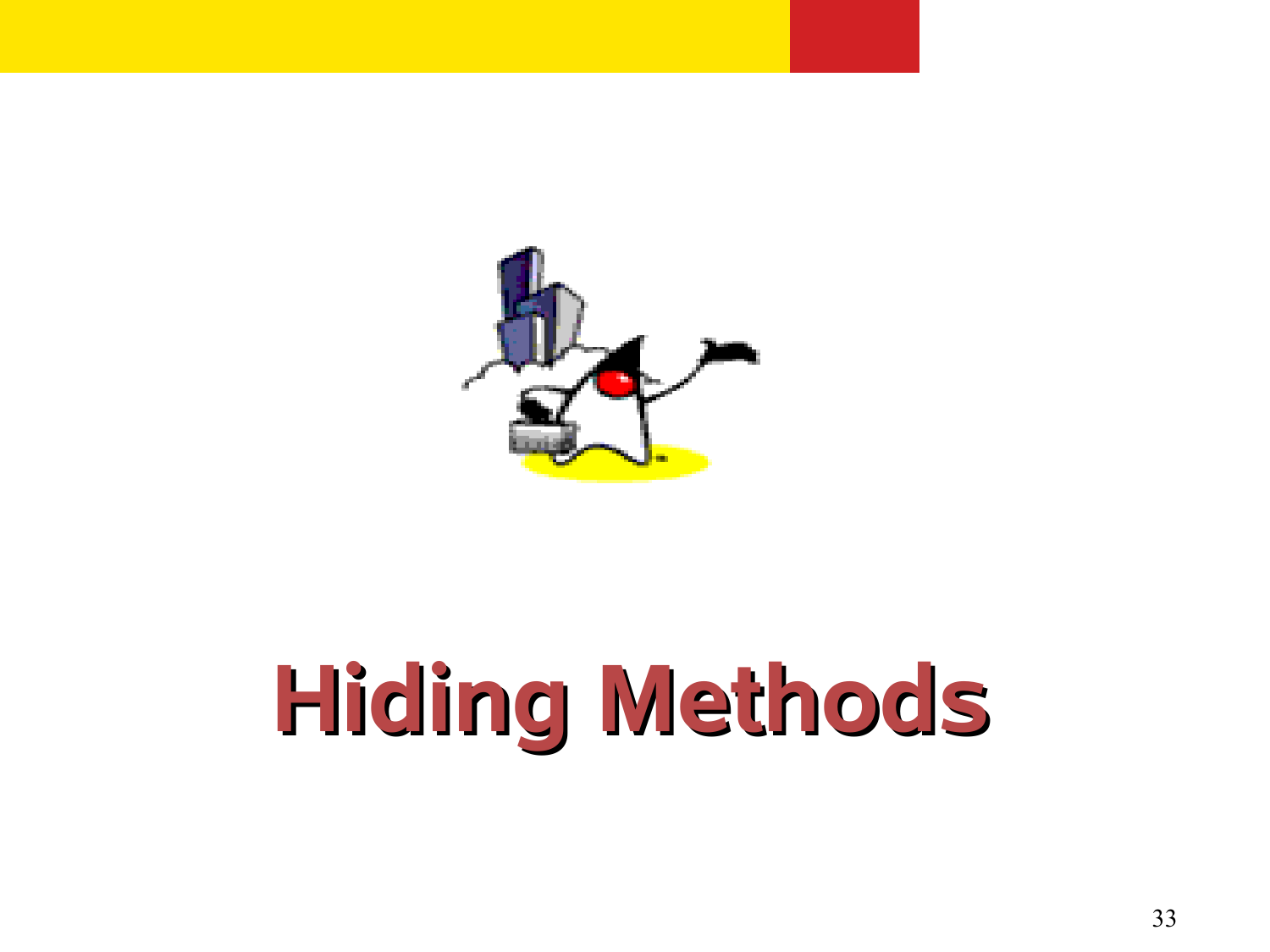#### **Hiding Methods**

• If a subclass defines a class method (static method) with the same signature as a class method in the super class, the method in the subclass "hides" the one in the super class

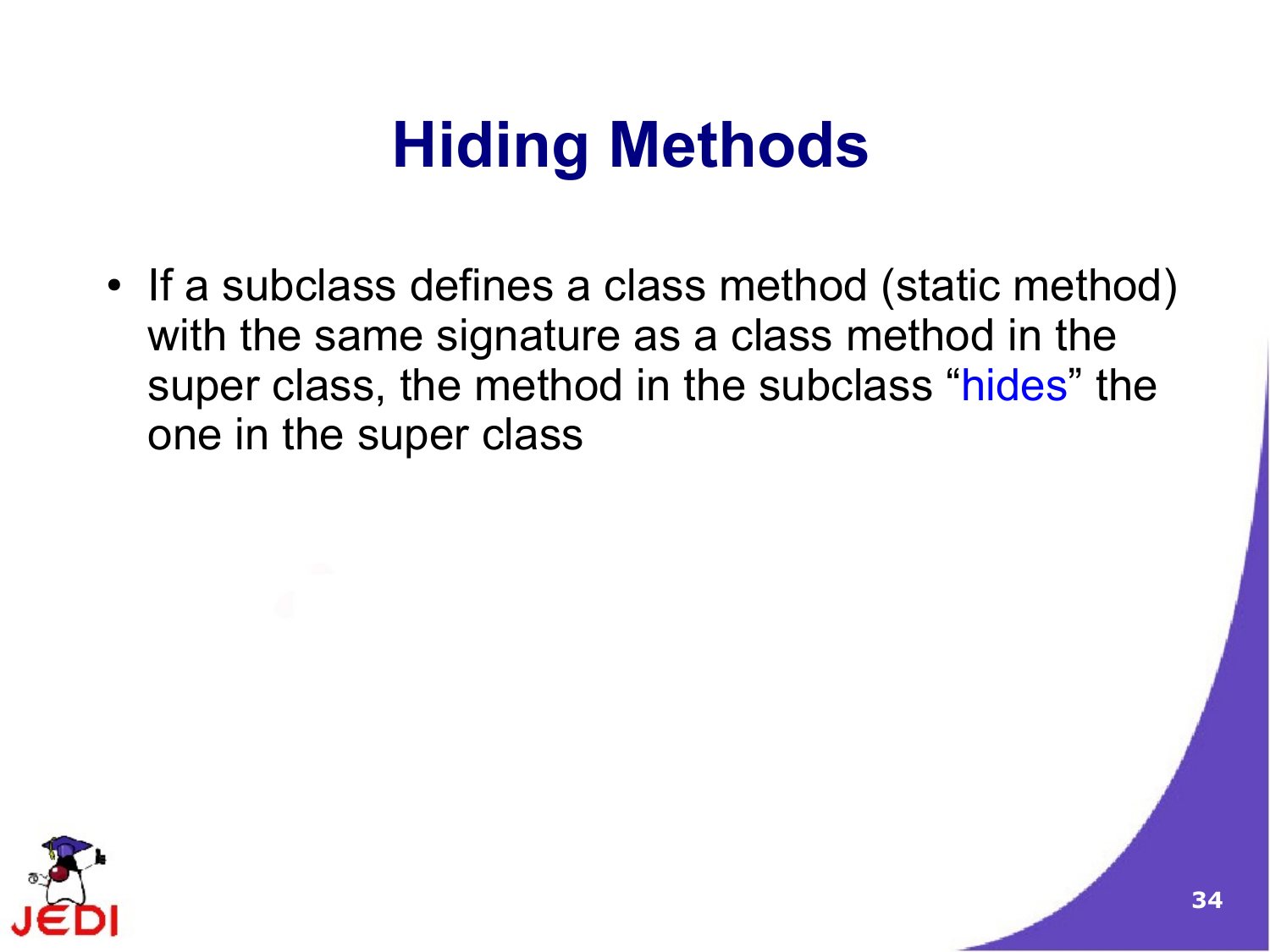#### **Example: Coding of Hiding Static Method**

```
class Animal {
  public static void testClassMethod() {
     System.out.println("The class method in Animal.");
  }
}
```
// The testClassMethod() of the child class hides the one of the // super class – it looks like overriding, doesn't it? But // there is difference. We will talk about in the following slide.

class Cat extends Animal { public static void testClassMethod() { System.out.println("The class method in Cat."); }

}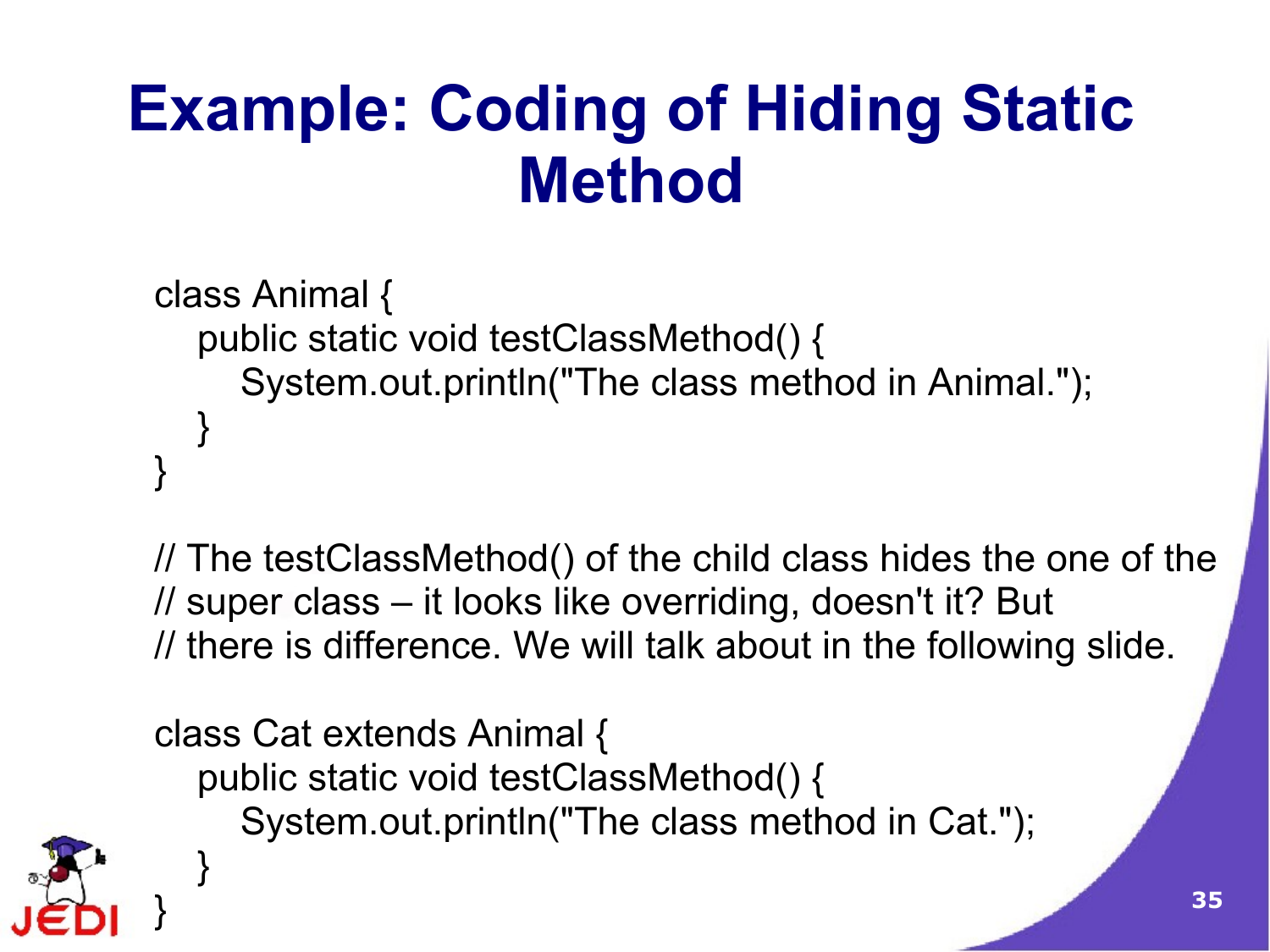#### **Overriding Method vs. Hiding Method**

- Hiding a static method of a super class looks like overriding an instance method of a super class
- The difference comes during runtime
	- When you override an instance method, you get the benefit of run-time polymorphism
	- When you override an static method, there is no runt-time polymorphism

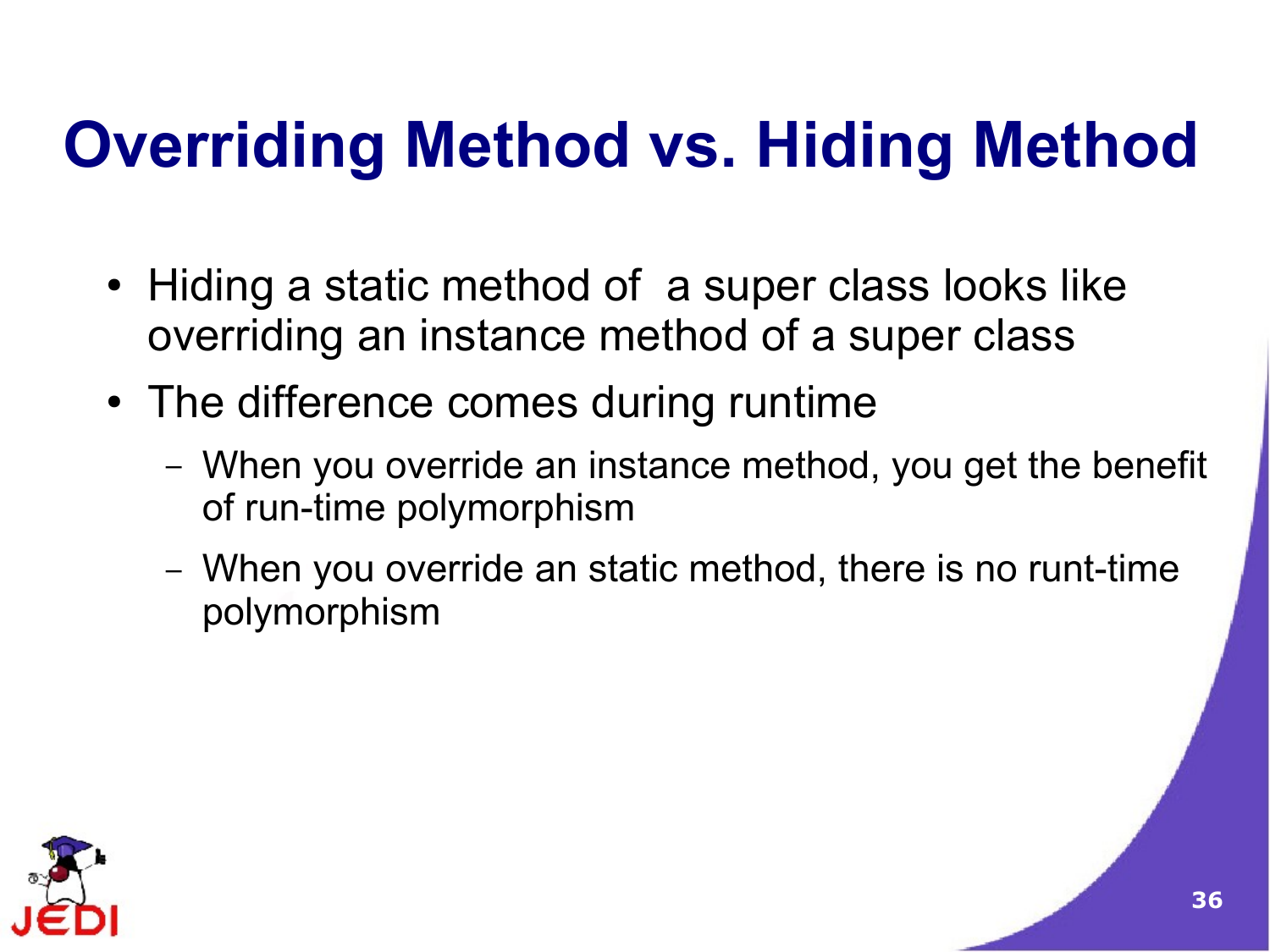#### **Example: Overriding Method vs. Hiding Method during Runtime**

// Create object instance of Cat. Cat myCat = new Cat();

// The object instance is Cat type // and assigned to Animal type variable. Animal myAnimal2 = myCat;

// For static method, the static method of // the super class gets called. Animal.testClassMethod();

// For instance method, the instance method // of the subclass is called even though // myAnimal2 is a super class type. This is // run-time polymorphism. myAnimal2.testInstanceMethod();

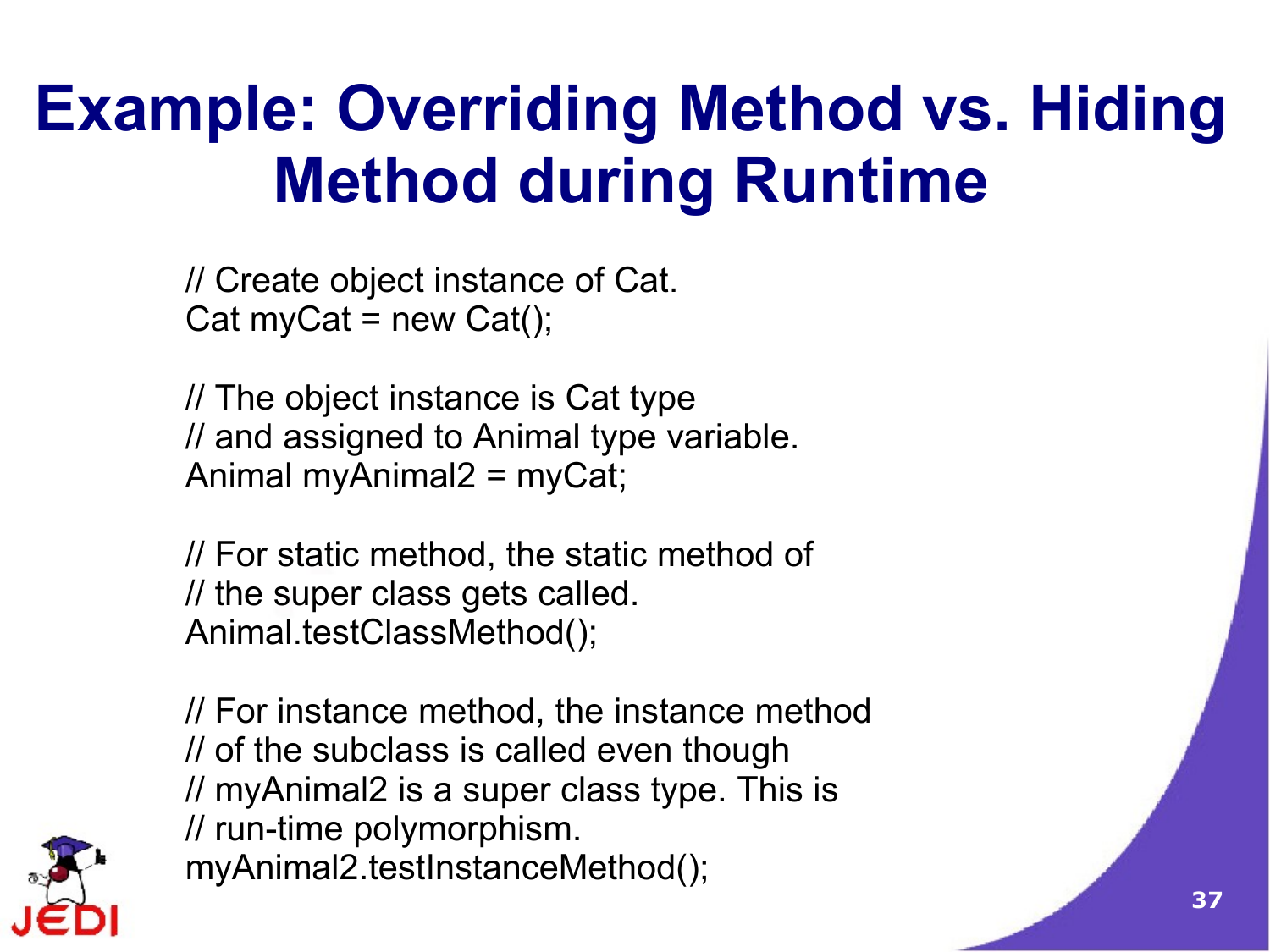

# **Hiding Fields**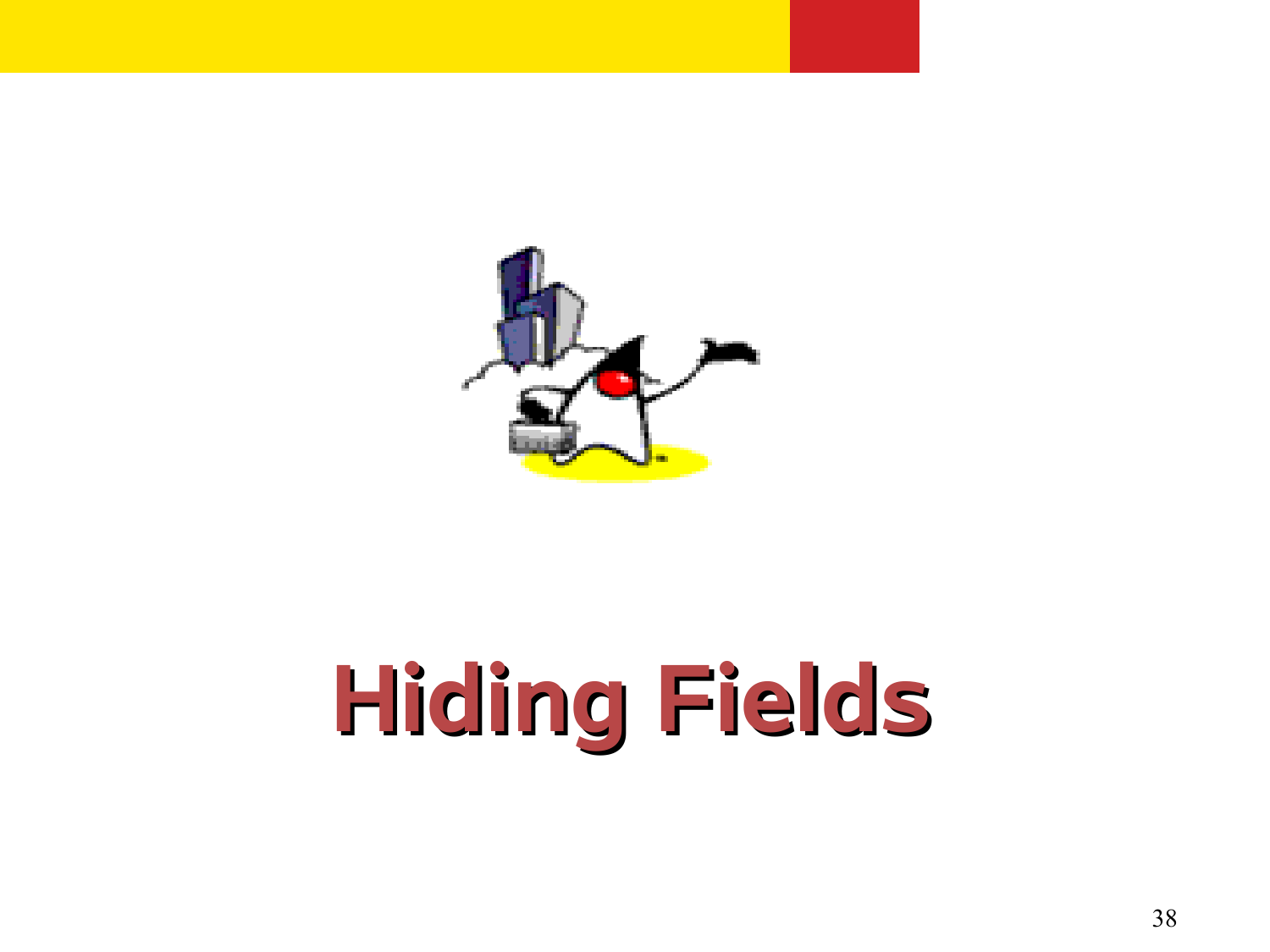### **Hiding Fields**

- Within a sub class, a field that has the same name as a field in the super class hides the super class' field, even if their types are different
- Within the subclass, the field in the super class cannot be referenced by its simple name

– Instead, the field must be accessed through super keyword

• Generally speaking, hiding fields is not a recommended programming practice as it makes code difficult to read

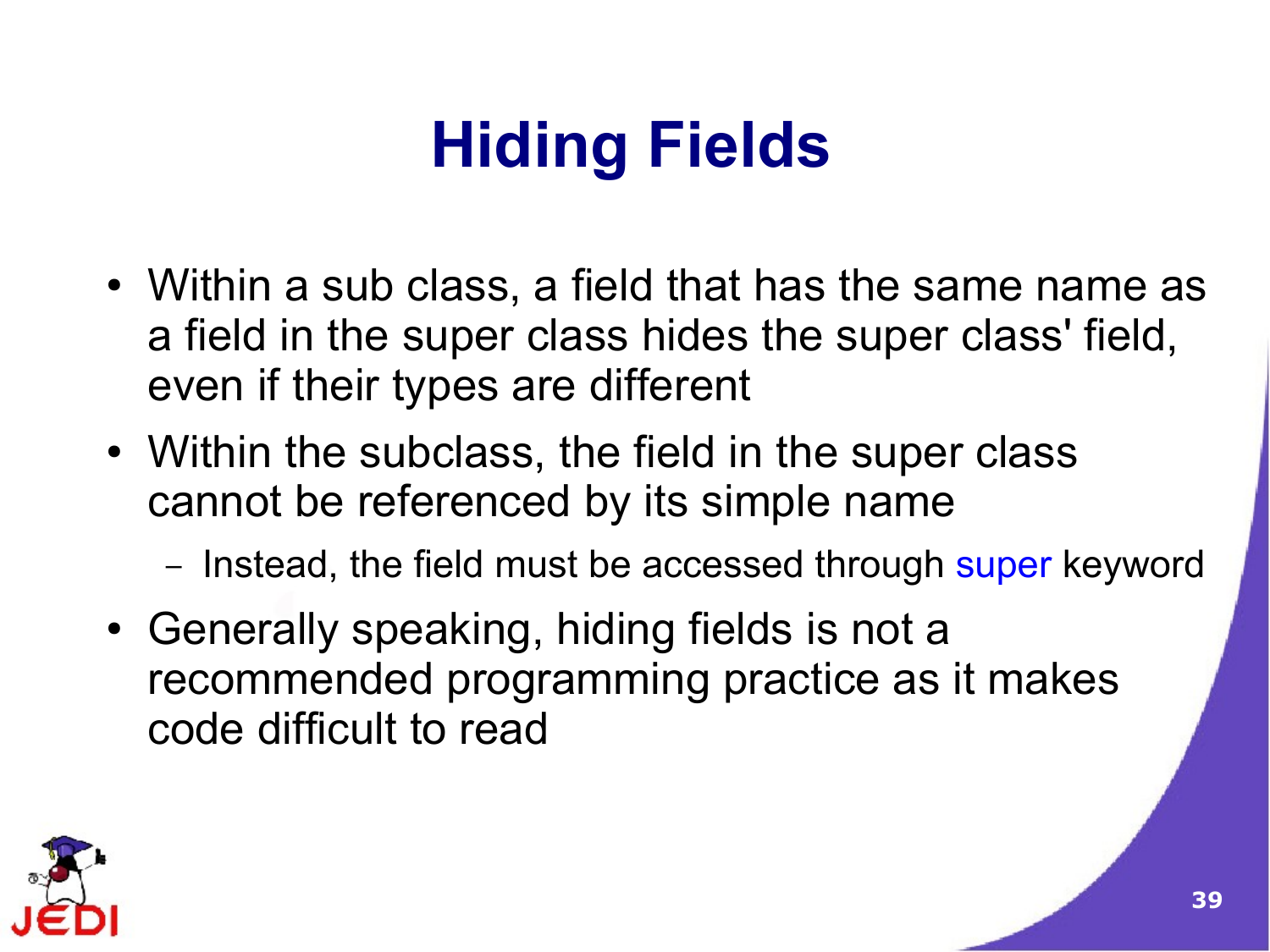

# **Type Casting**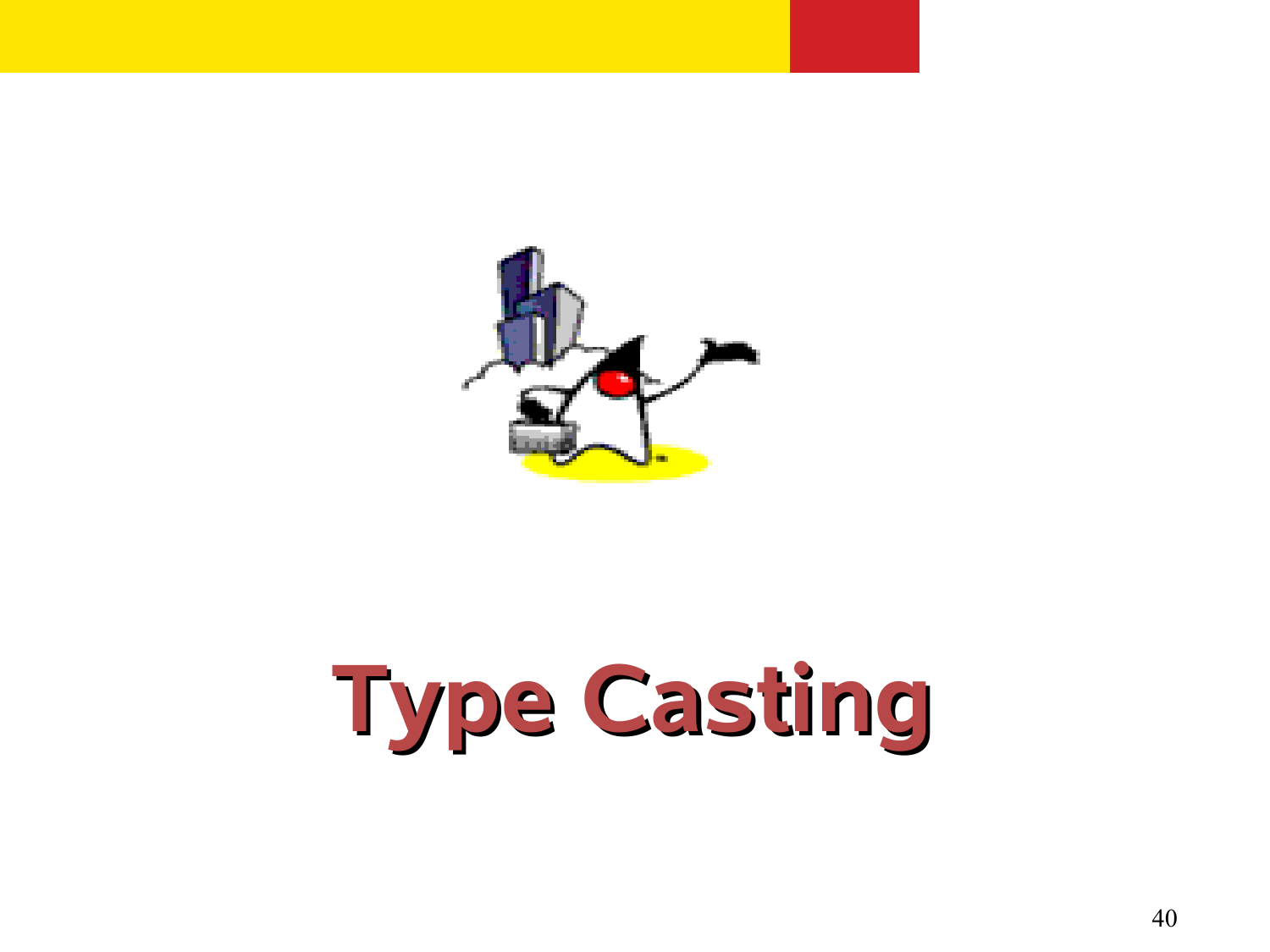## **What is "Type"?**

- When an object instance is created from a class, we say the object instance is "type" of the class and its super classes
- Example:

Student student1 = new Student();

- student1 object instance is the type of Student or it is Student type
- student1 object instance is also type of Person if Student is a child class of Person
- student1 object instance is also type of Object

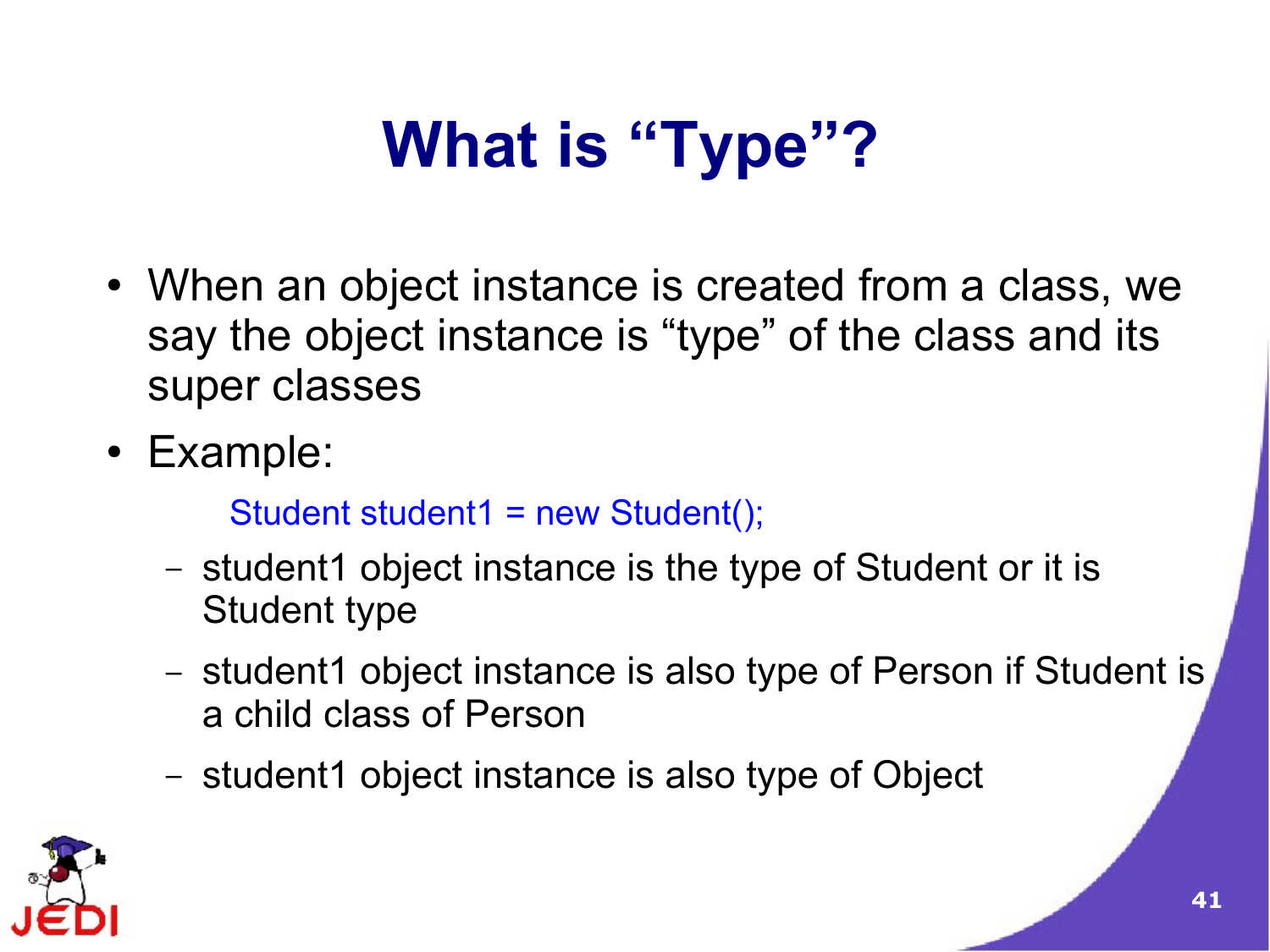## **What is Significance?**

- An object instance of a particular type can be used in any place where an instance of the type and its super type is called for
- Example:
	- student1 object instance is a "type" of TuftsStudent, Student, and Peson
	- student1 object can be used in any place where object instance of the type of TuftsStudent, Student, or Person is called for
- This enables polymorphism

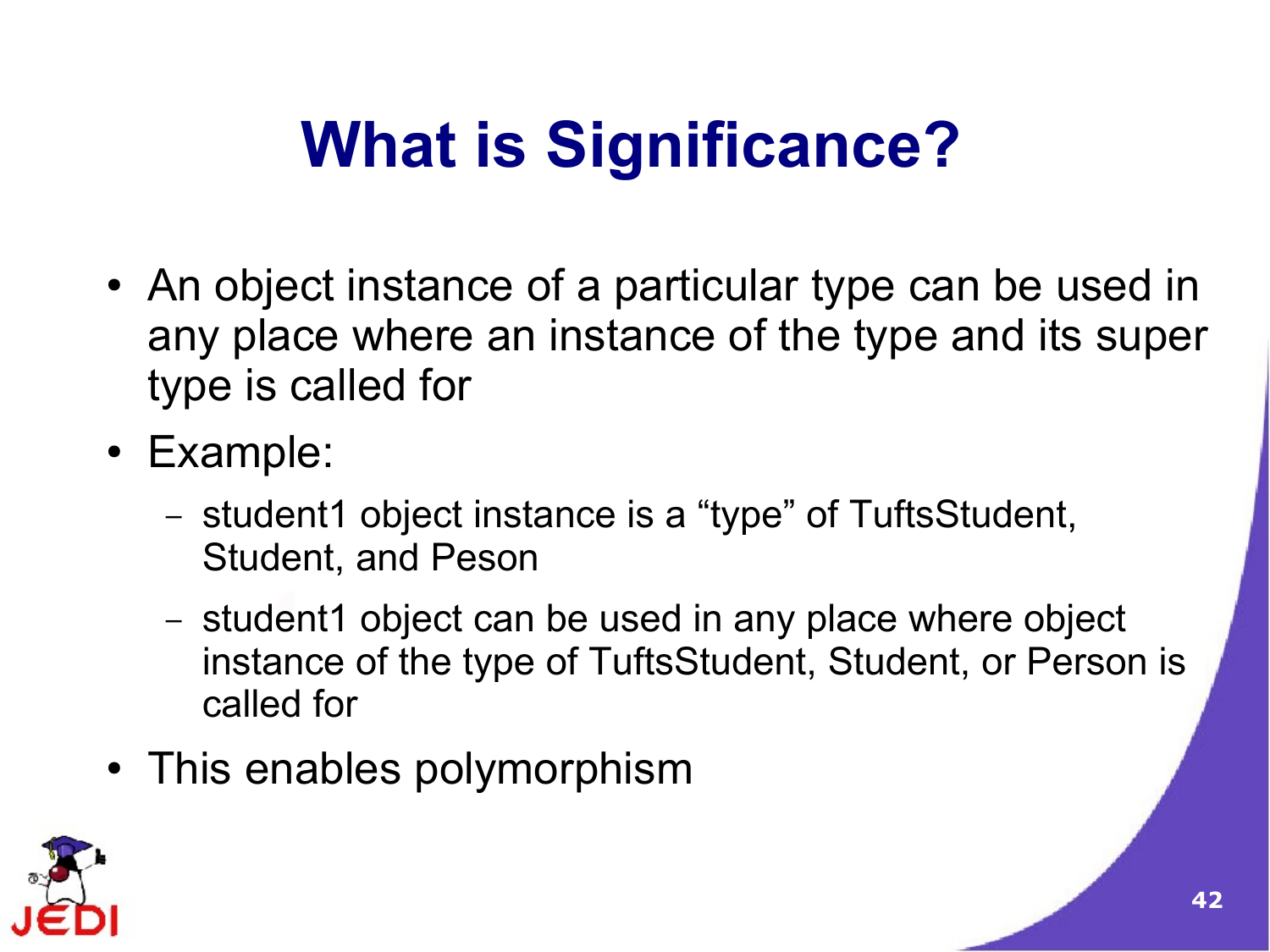### **Implicit Type Casting**

- An object instance of a subclass can be assigned to a variable (reference) of a parent class through implicit type casting – this is safe since an object instance of a subclass "is" also the type of the super class
- Example
	- Let's assume Student class is a child class of Person class
	- Let's assume TuftsStudent class is a child class of Student class

TuftsStudent tuftstudent = new TuftsStudent();

Student student = tuftsstudent; // Implicit type casting





Object object = tuftsstudent; // Implicit type casting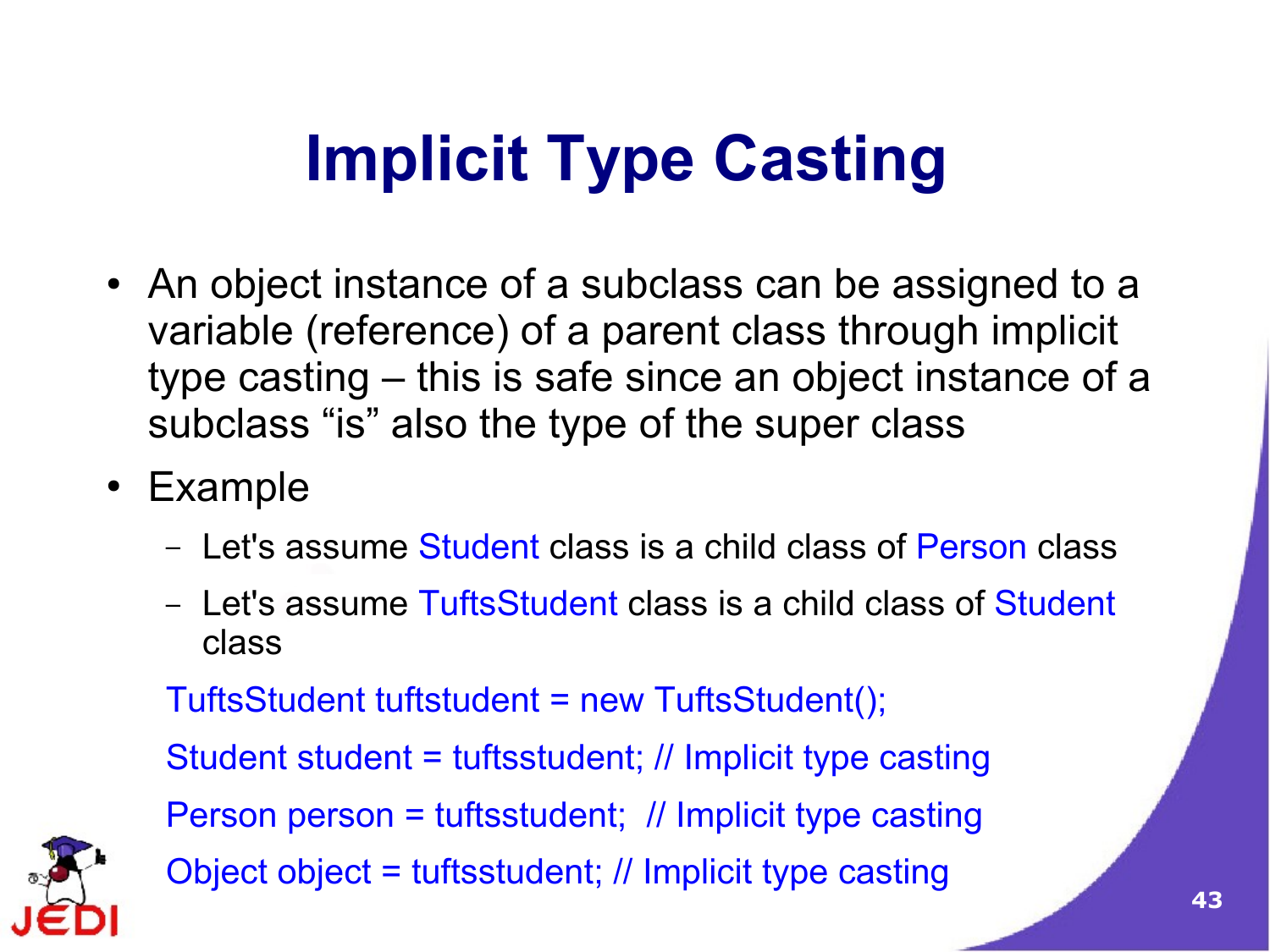#### **Type Casting between Objects**



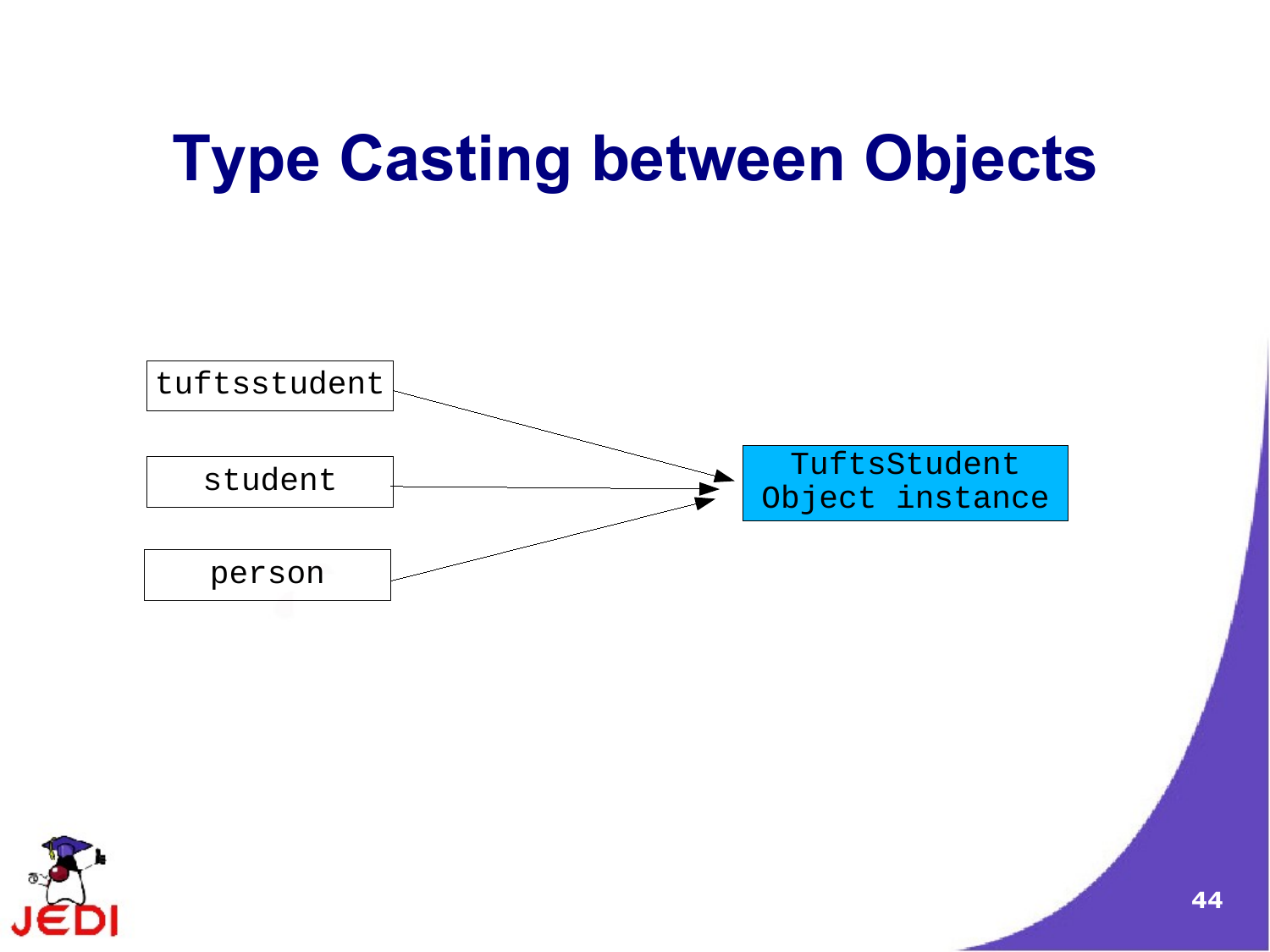## **Explicit Type Casting**

- An object instance of a super class must be assigned to a variable (reference) of a child class through explicit type casting
	- Not doing it will result in a compile error since the type assignment is not safe
	- Compiler wants to make sure you know what you are doing
- Example
	- Let's assume Student class is a child class of Person class

Person person1 = new Student();

Student student1 = (Student) person1; // Explicit type casting

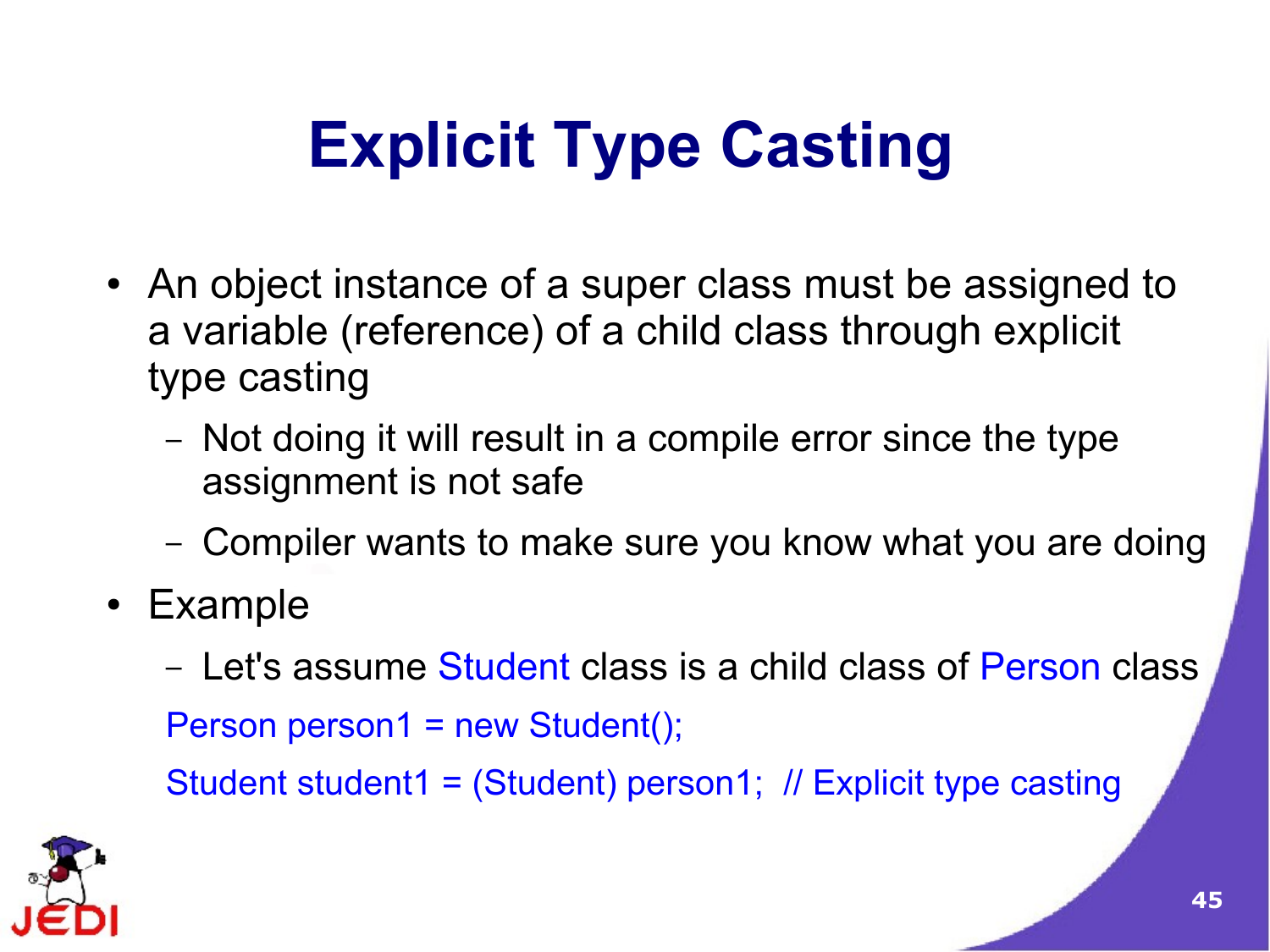### **Runtime Type Mismatch Exception**

- Even with explicit casting, you could still end up having a runtime error
- Example
	- Let's assume Student class is a child class of Person class
	- Let's assume Teacher class is also a child class of Person class

Person person1 = new Student();

Person person2 = new Teacher();

Student student1 = (Student) person1; // Explicit type casting

// No compile error, but runtime type mismatch exception



Student student2 = (Student) person2;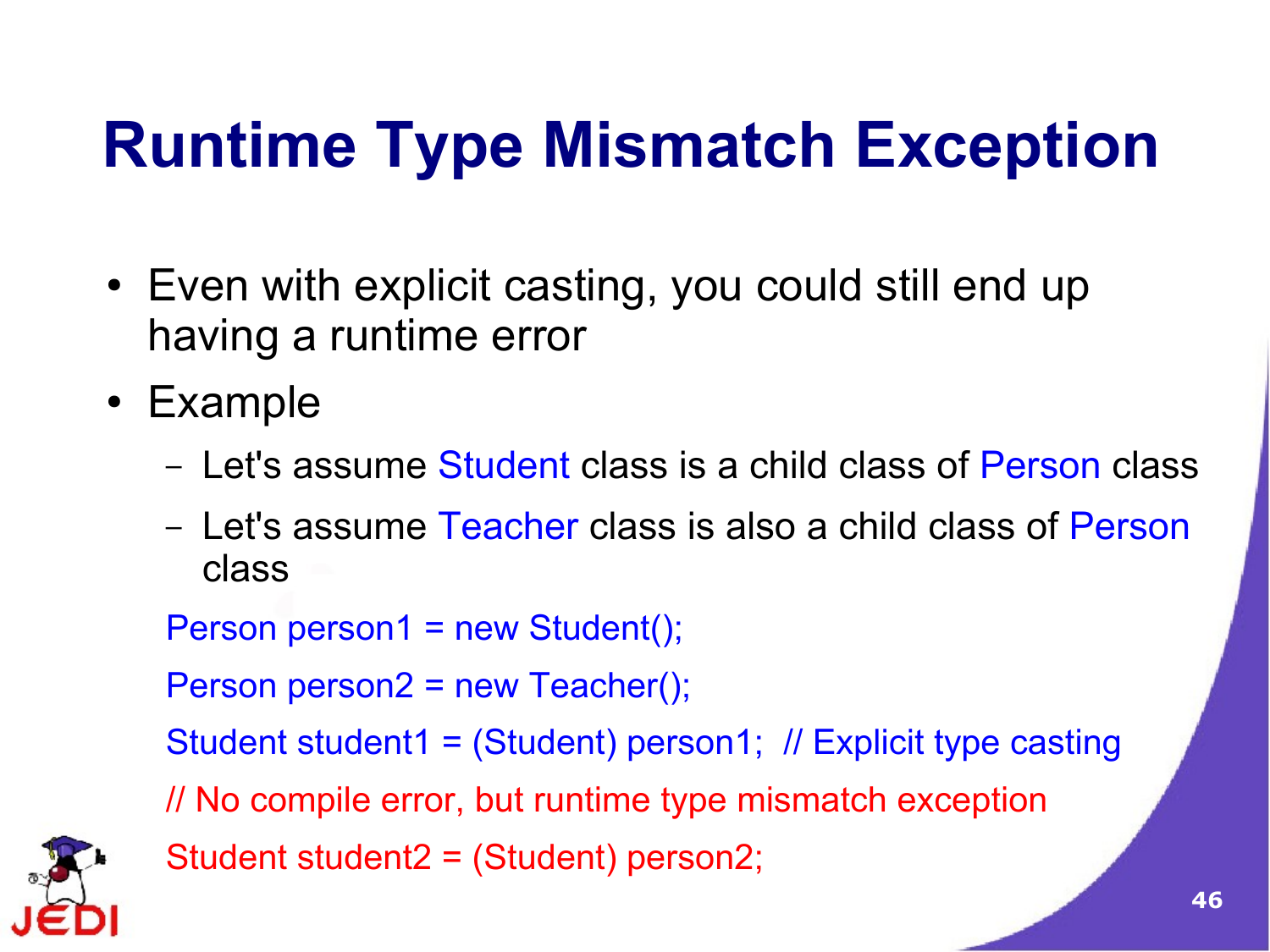#### **Use instanceof Operator to Prevent Runtime Type Mismatch Error**

- You can check the type of the object instance using instanceof before the type casting
- Example

Person person1 = new Student();

Person person2 = new Teacher();

- // Do the casting only when the type is verified
- if (person2 instanceof Student) { Student student2 = (Student) person2;



}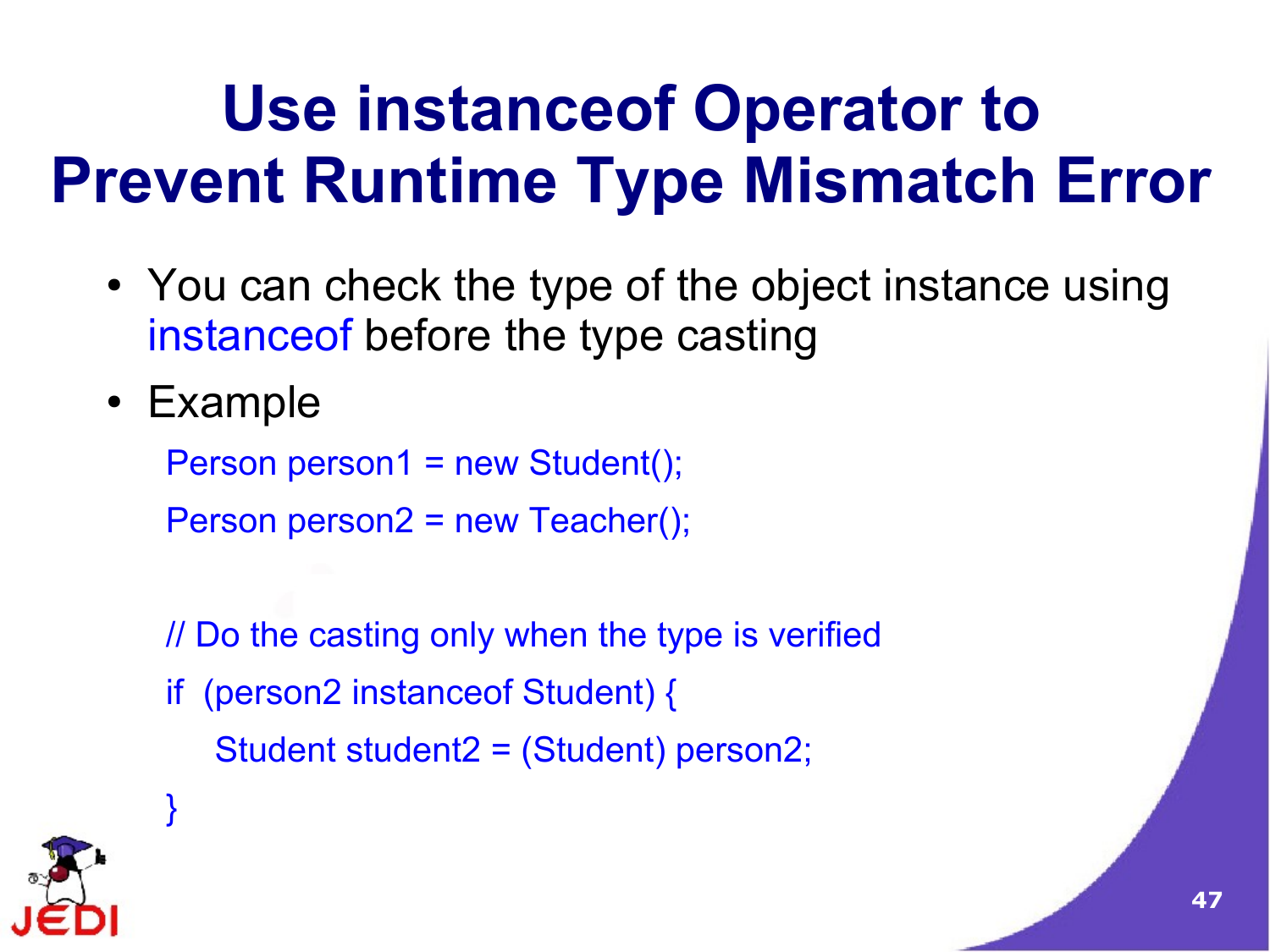

## **Final Class & Final Method**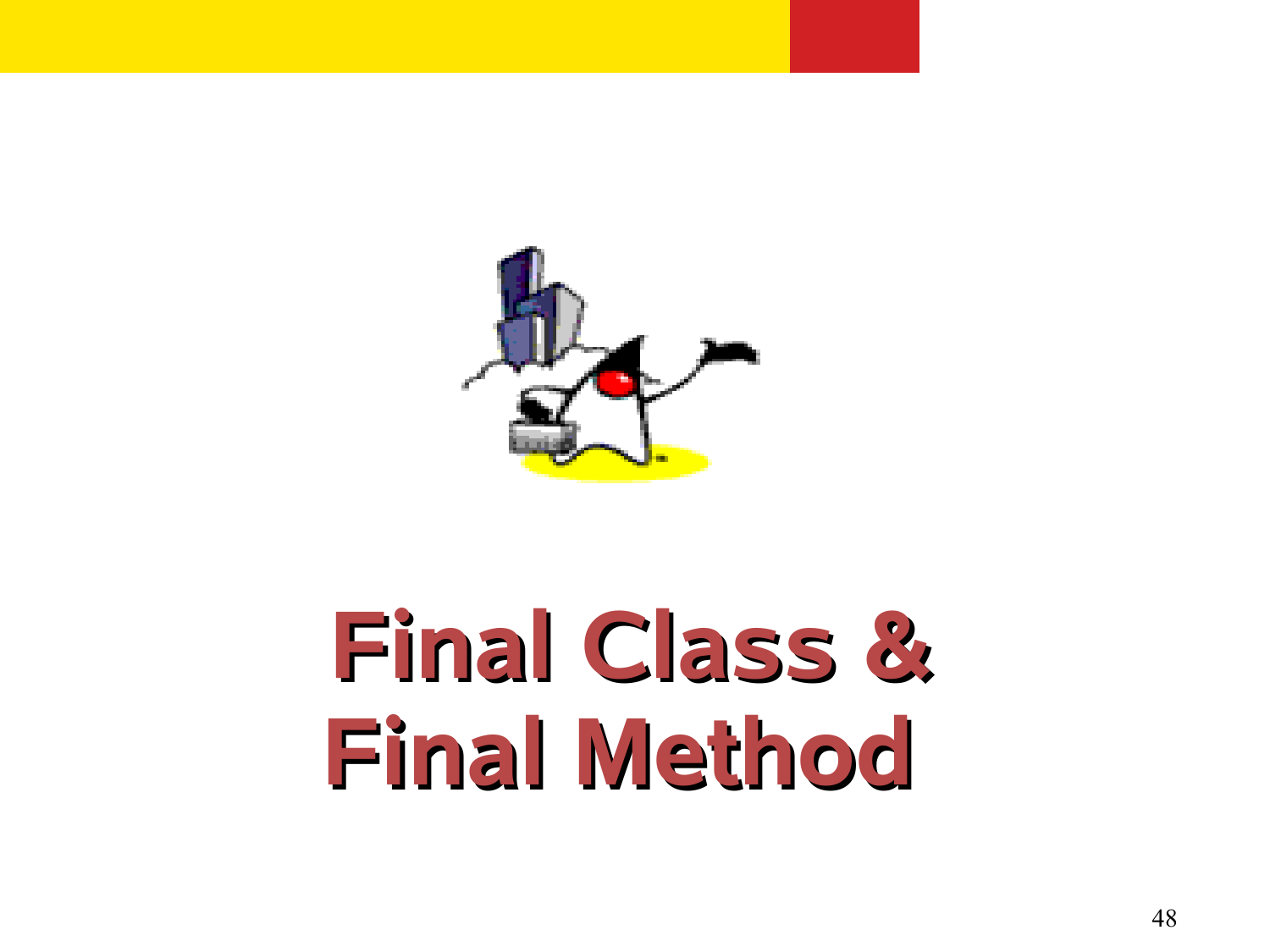#### **Final Classes**

- Final Classes
	- Classes that cannot be extended
	- To declare final classes, we write, **public final ClassName{**
		- **. . . }**
- Example:

**public final class Person { . . . }**

- Other examples of final classes are your wrapper classes and String class
	- You cannot create a subclass of String class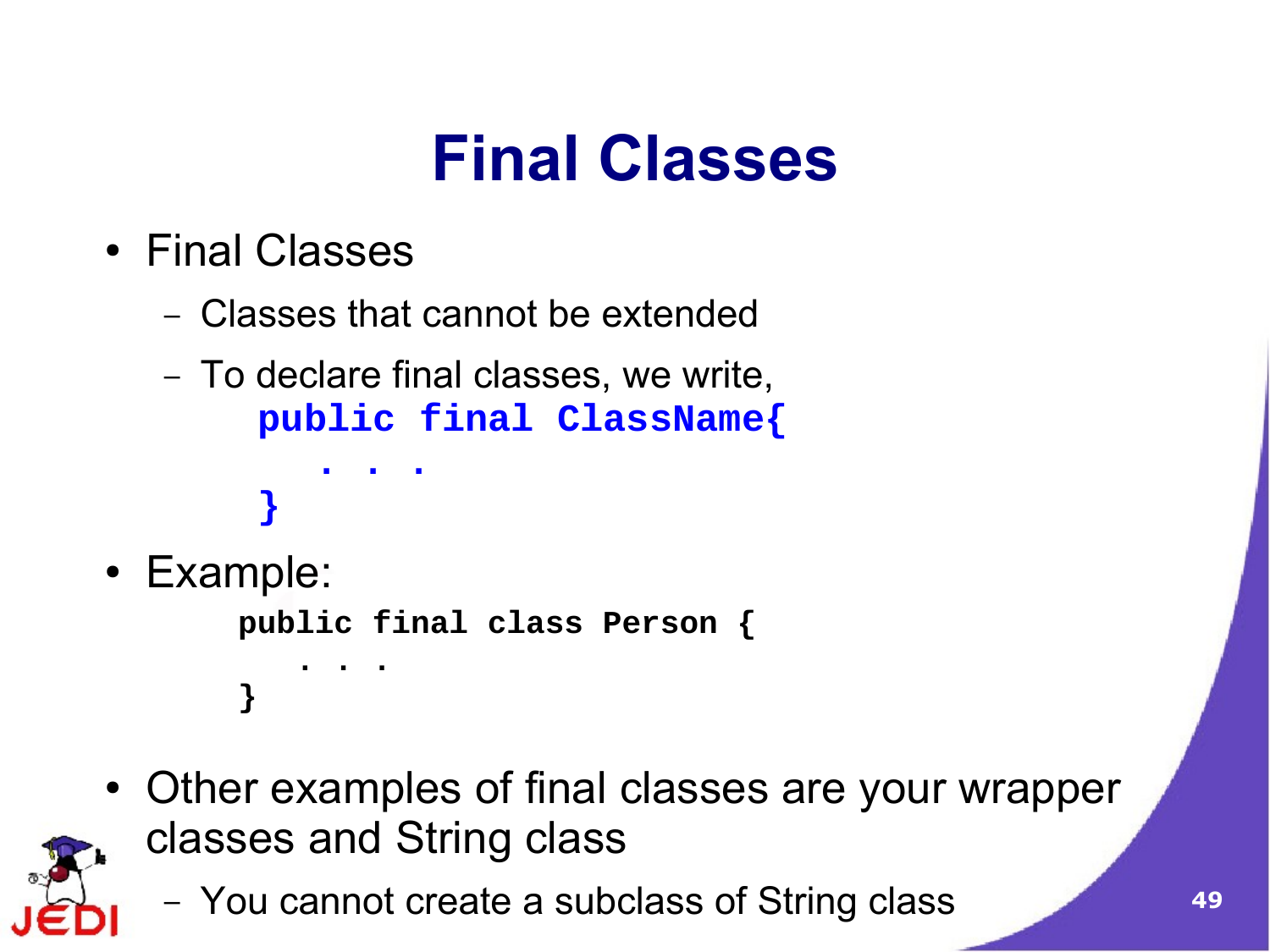#### **Final Methods**

- Final Methods
	- Methods that cannot be overridden
	- To declare final methods, we write, **public final [returnType] [methodName]([parameters]){ . . . }**
- Static methods are automatically final

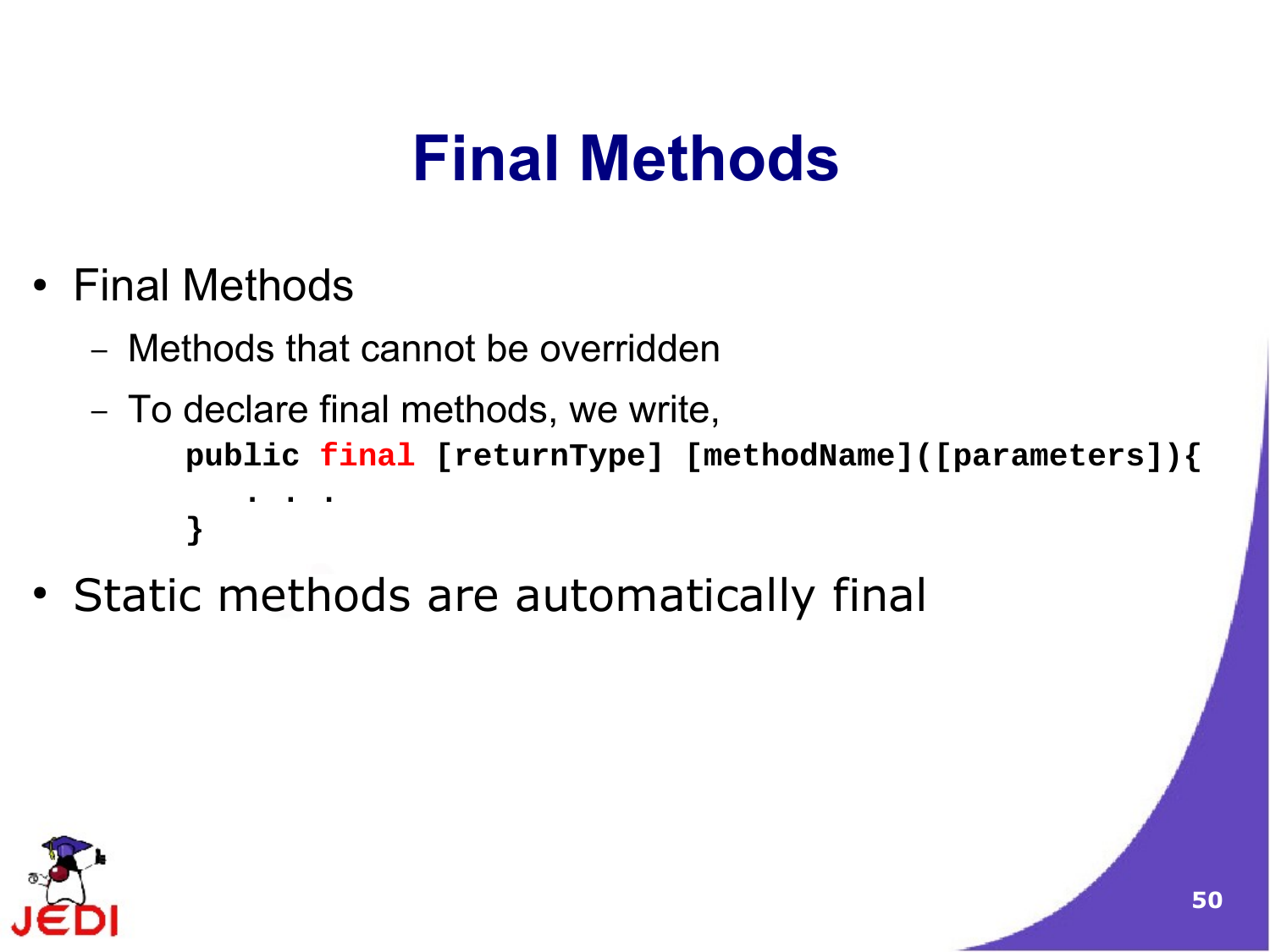#### **Example: final Methods**

```
public final String getName(){
   return name;
}
```